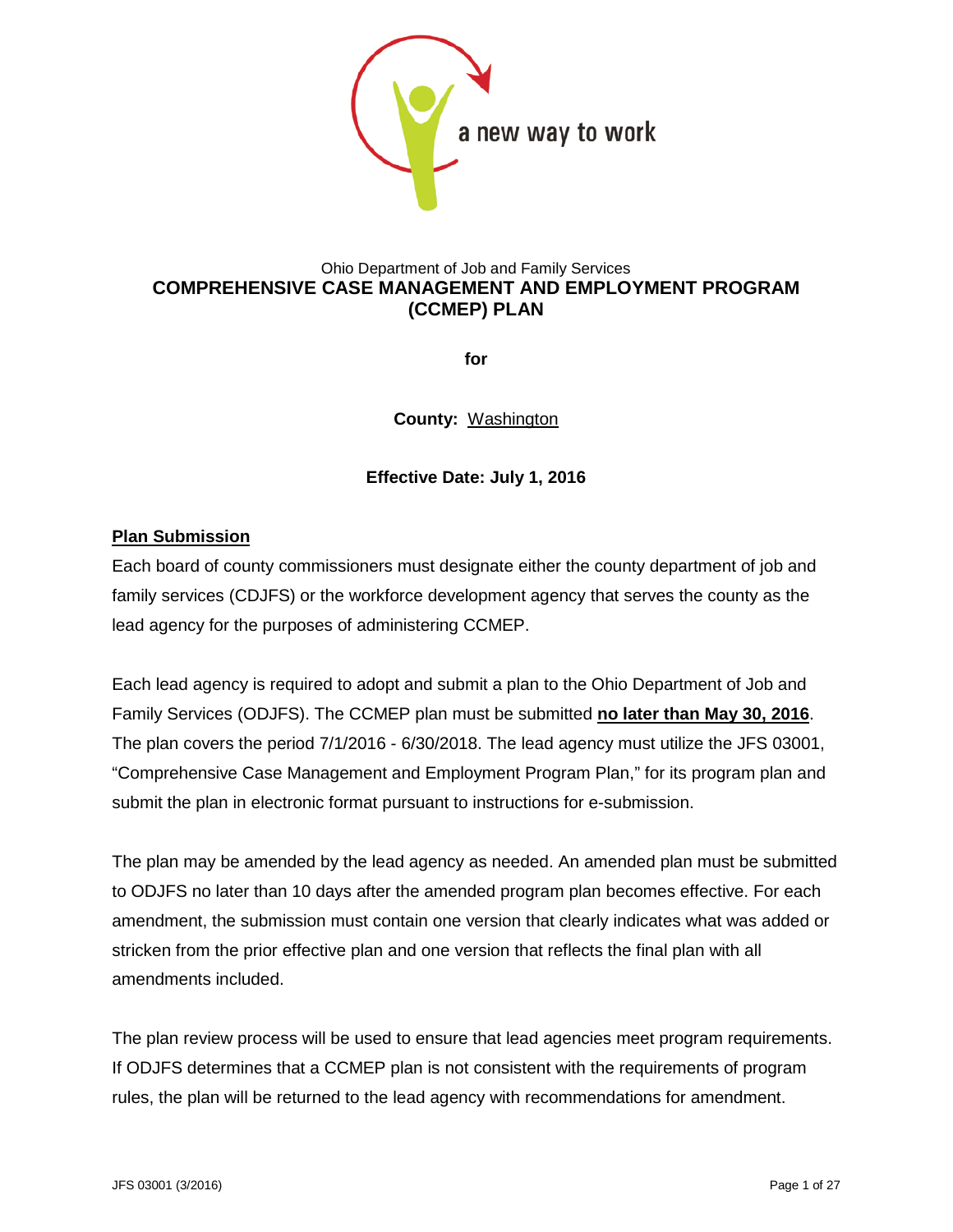# **Table of Contents**

| 5. Comprehensive Assessment and Individual Opportunity Plan 17 |  |
|----------------------------------------------------------------|--|
|                                                                |  |
|                                                                |  |
|                                                                |  |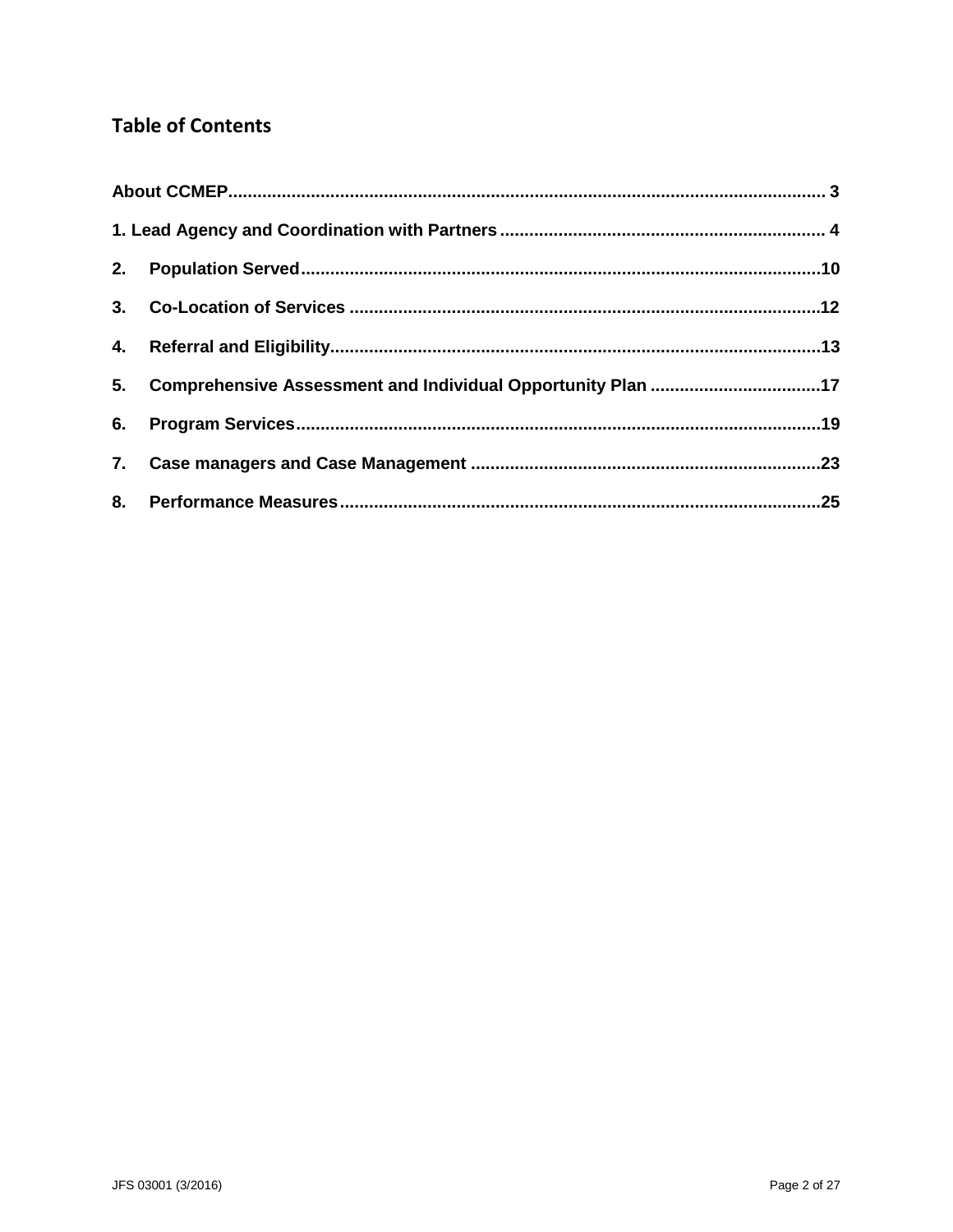#### <span id="page-2-0"></span>**About CCMEP**

On June 30, 2015, Governor Kasich signed House Bill 64, the state's biennial budget, into law. Section 305.190 of the bill establishes a framework that will transform the network of human service and workforce programs to find a *New Way to Work* for low-income Ohioans. This framework starts first with 16- to 24-year-olds, where early intervention can have the greatest impact. The state is pushing traditional program boundaries by integrating components of the Ohio Works First (OWF) program with the Workforce Innovation and Opportunity Act (WIOA) Youth program to create a better-coordinated, person-centered case management system.

Effective July 1, 2016, the Comprehensive Case Management and Employment Program (CCMEP) will be the statewide operational framework used to deliver integrated, comprehensive case management and employment services across Ohio's 88 counties. By leveraging the strengths of both the workforce and human services systems, CCMEP seeks to improve employment and education outcomes for low-income youth and young adults by helping recipients overcome barriers to employment and develop the skills local employers seek.

CCMEP is a TANF Title IV-A program and WIOA workforce development activity that provides employment and training services to mandatory and voluntary program participants based on a comprehensive assessment of an individual participant's employment and training needs. Participants will be provided services in accordance with the goals outlined in their individual opportunity plans, which may include support to obtain a high school diploma, job placement, job retention support, and other supportive services necessary to achieving the plan's goals.

The program plan establishes processes for determining and maintaining an individual's eligibility to participate in CCMEP for each county the lead agency serves. The plan includes written standards, criteria, and procedures for operation of CCMEP.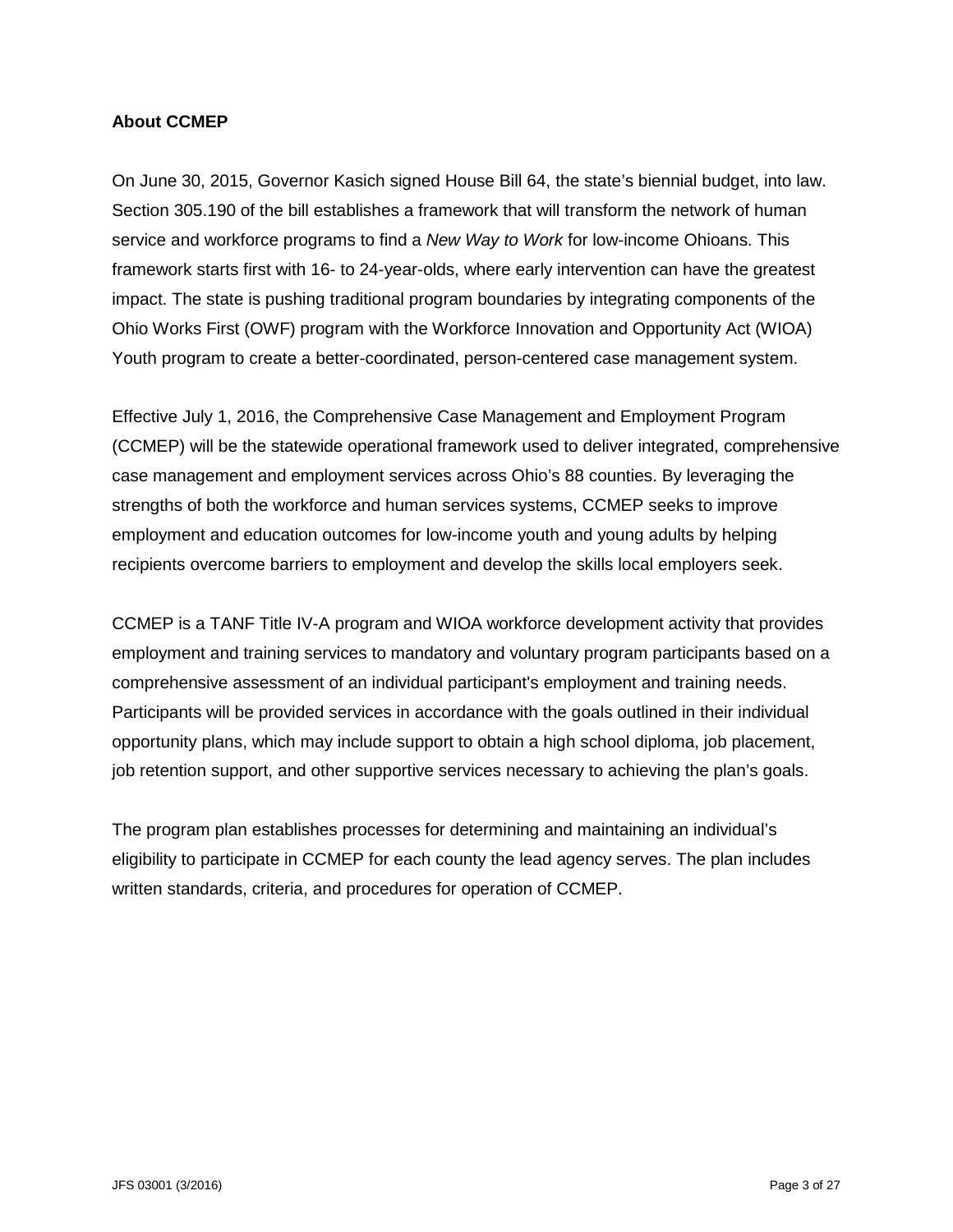### <span id="page-3-0"></span>**1. Lead Agency and Coordination with Partners**

CCMEP integrates resources from both TANF and WIOA in order to create a unified system of comprehensive case management that leverages the strengths of both programs to better serve low-income individuals. Each county is required to choose a single lead agency, either the CDJFS or workforce development agency that serves the county, to administer CCMEP. A single lead agency is necessary to ensure accountability for program performance and results.

At the same time, rules governing CCMEP make clear that regardless of which agency is chosen as the lead agency, successful implementation of CCMEP will require collaboration. ORC Section 305.190(F)(1)(a) requires the lead agency to "administer the program in partnership with the other local participating agency and any subcontractors, actively coordinate activities regarding the program with the other local participating agency and any subcontractors, and help both local participating agencies and any subcontractors to use their expertise in administering the program." The questions below provide information about the lead agency, partner agencies and other stakeholders.

### **1.1 Identify the lead agency designated to administer the CCMEP program.**

| Lead Agency Name<br><b>Washington County DJFS</b>                       |      |                                                       |                           |                   |
|-------------------------------------------------------------------------|------|-------------------------------------------------------|---------------------------|-------------------|
| Lead Agency Address<br>1115 Gilman Ave                                  | City | Marietta                                              | <b>State</b><br><b>OH</b> | Zip Code<br>45750 |
| Name and Title of Lead Agency Official<br>Thomas E. Ballengee, Director |      |                                                       |                           |                   |
| <b>Phone Number</b><br>$(740)$ 373-5513                                 |      | <b>Email Address</b><br>Thomas.Ballengee@jfs.ohio.gov |                           |                   |
| Program Contact Person<br><b>Candy Nelson</b>                           |      |                                                       |                           |                   |
| <b>Phone Number</b><br>$(740)$ 373-5513                                 |      | Email Address<br>Candy.Nelson@jfs.ohio.gov            |                           |                   |
| <b>Fiscal Contact Person</b><br><b>Ruth Burdette</b>                    |      |                                                       |                           |                   |
| <b>Phone Number</b><br>$(740)$ 373-5513                                 |      | <b>Email Address</b><br>Ruth.Burdette@jfs.ohio.gov    |                           |                   |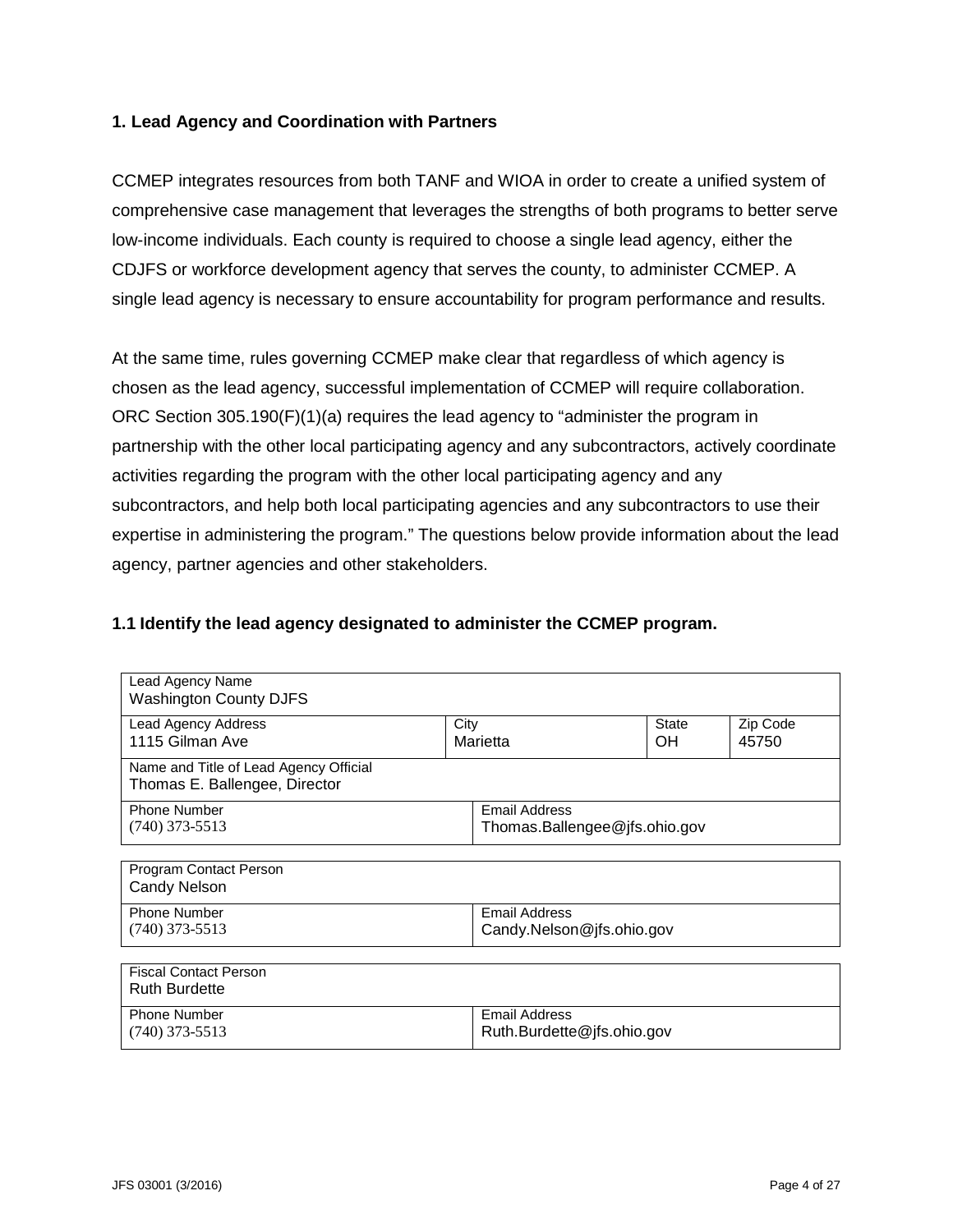# **1.2 Identify the other local participating agency (i.e., CDJFS or workforce development agency that serves the county).**

| Agency Name<br>Washington/Morgan Community Action                         |          |                                        |                |          |
|---------------------------------------------------------------------------|----------|----------------------------------------|----------------|----------|
| Agency Address                                                            | City     |                                        | State          | Zip Code |
| 218 Putnam St                                                             | Marietta |                                        | O <sub>H</sub> | 45750    |
| Name and Title of Agency Official<br>David Brightbill, Executive Director |          |                                        |                |          |
| <b>Phone Number</b><br>$(740)$ 373-3745                                   |          | Email Address<br>dbrightbill@wmean.org |                |          |

#### **1.3 Identify the workforce development board and area for the county.**

| Workforce Development Area<br>Area 15     |               |
|-------------------------------------------|---------------|
| Workforce Development Board Chair Name    |               |
| Workforce Development Board Director Name |               |
| <b>Phone Number</b>                       | Email Address |

# **1.4 How will the lead agency work with the other local participating agency (CDJFS or workforce development agency) to implement CCMEP?**

Lead agencies are required to work in partnership with the other local participating agency to implement CCMEP. This may include joint policy development, partnering to provide services to be offered through CCMEP, establishment of processes for client referral, cross-training of case managers and community outreach efforts.

Describe:

Each eligible transition youth case is to be looked at by both agencies and a decision made to either transfer the case or leave it at CA. MOU's to be developed describing what services to be provided by CA and payment of the service. Referrals may be made via the most covenient avenue, either by direct referral or electronic.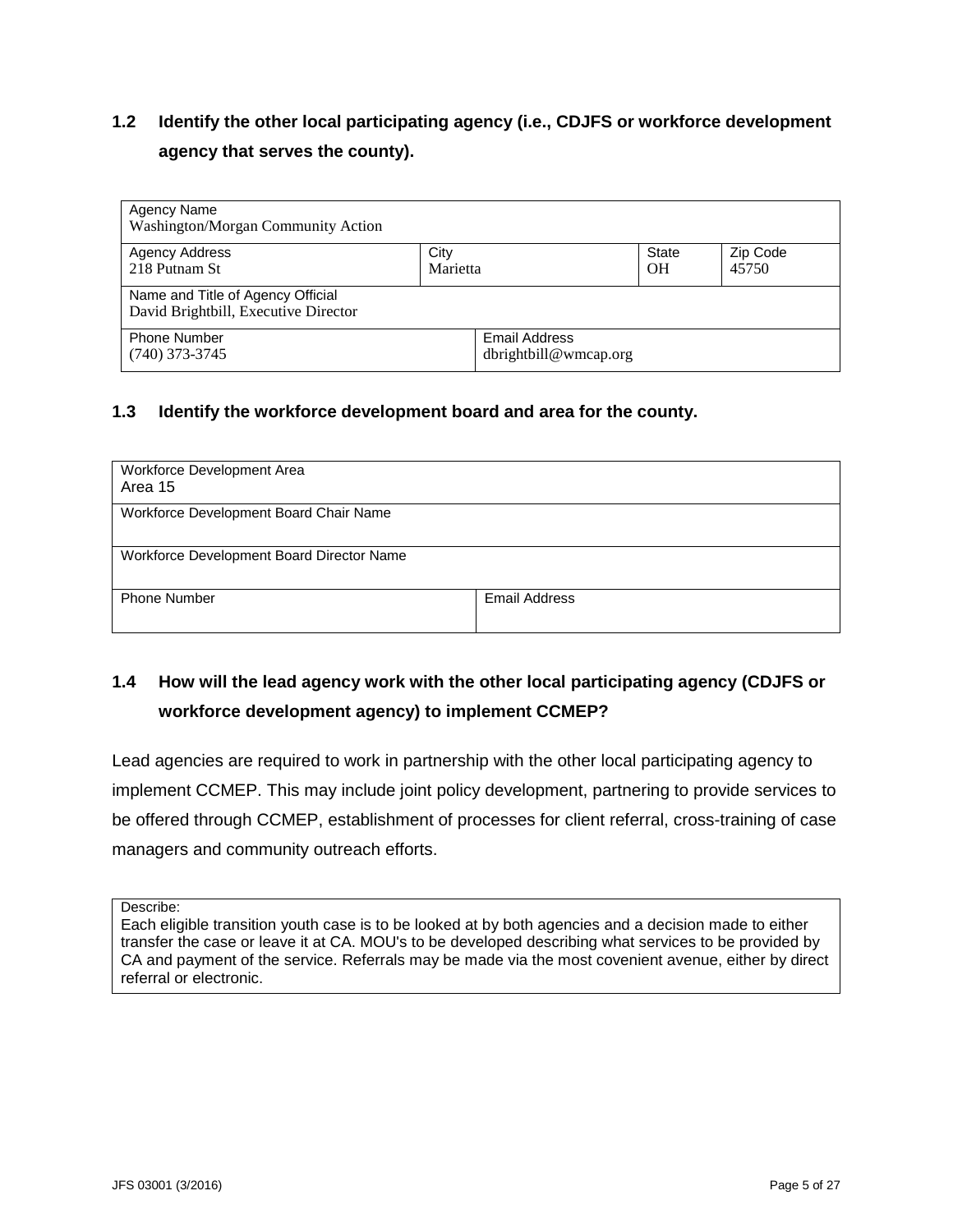# **1.5 Describe the lead agency's plan for working with the local workforce development board.**

Describe the lead agency's role in the design of the CCMEP youth services procured through the workforce development board. WIOA-funded programs are required to be competitively procured (WIOA, Sec. 107(d)). Local areas are encouraged to competitively procure all youth service providers using CCMEP funding as part of a unified strategy. In addition, workforce development boards must ensure a clear separation between the entities delivering services and the entities setting policy, monitoring providers, and reviewing, recommending and procuring providers. This includes circumstances in which the CDJFS is a potential provider of services. Please describe:

- How the local participating agencies will collaborate with the workforce development board in designing procured youth services; and
- How the local participating agencies and workforce development board will ensure there is no conflict of interest when the services of the CDJFS may be procured by the local workforce development board.

#### Describe:

CDJFS will attend scheduled WDB meetings and will plan on updating WDB at each meeting and will work with WDB. CDJFS will not be providing any of the procured services. Current MOU's will remain in place through 12/31/16 to maintain continuity of the Youth program.

# **1.6 Describe policies developed by the local workforce board relevant to the administration of CCMEP, including how the lead agency will actively collaborate with the board to:**

- Establish guidelines for uniform administration of CCMEP;
- Select a basic skills assessment;
- Ensure determination of eligibility for the WIOA youth program;
- Report and collect data; and
- Monitor contracts and ensure compliance.

#### Describe:

Current guidelines for WIOA Youth will remain in effect and will act as the framework for CCMEP. Report and data collection will remain the same. Skills assessment will be through the OMJ website. Contract monitoring will continue to be through the existing entity.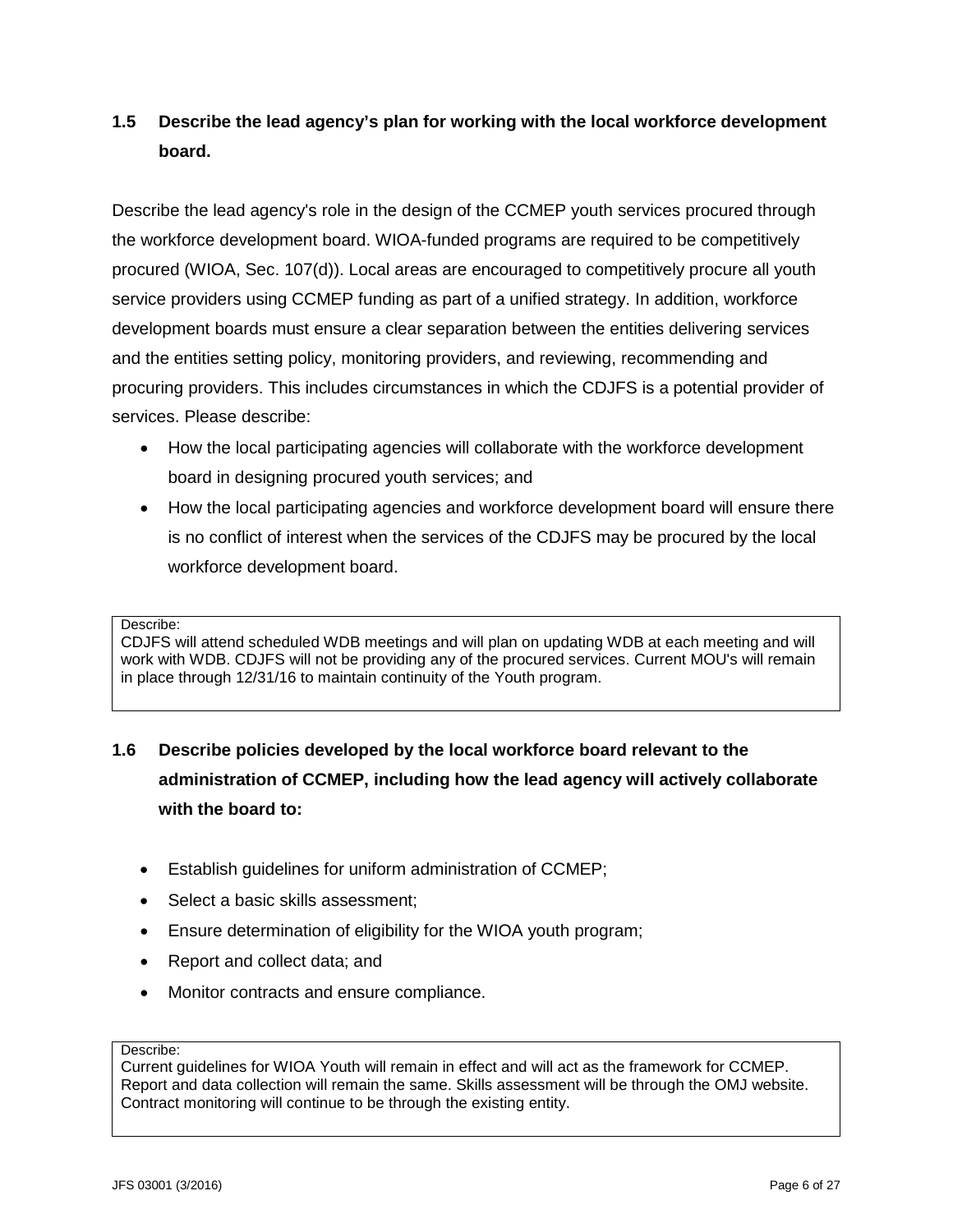# **1.7 What other partners will the lead agency collaborate with to implement CCMEP? Please provide a description or example of how the lead agency will collaborate with the entity indicated. Check all that apply.**

ODJFS encourages lead agencies to reach out to, and collaborate with, other local providers serving low-income populations to reduce duplication of services and promote an integrated service delivery approach.

 $\boxtimes$ Adult Basic Literacy and Education (ABLE) Providers Example: ABLE will continue to work with the lead agency as it has in the past and will accept referrals.

#### $\boxtimes$ Alcohol, Drug and Mental Health (ADAMH) Board

Example: Will refer potential participants to the CCMEP program.

#### ⊠ **Businesses**

Example: Area businesses will be contacted to help with mock interviews of participants.

#### $\boxtimes$ Career and Technical Education

Example: Washington County Career and Technical Center

#### $\boxtimes$ Child Care Providers

Example:

Through the CDJFS's approved child care providers list.

#### $\boxtimes$ Child Support Enforcement Agency

### Example:

Will refer potential participants to the program.

#### $\boxtimes$ Children Services Agency

Example:

Will refer potential foster children to the program.

#### $\boxtimes$ Community College(s)

Example:

Washington State Community College will provide the needed educational components of a community college.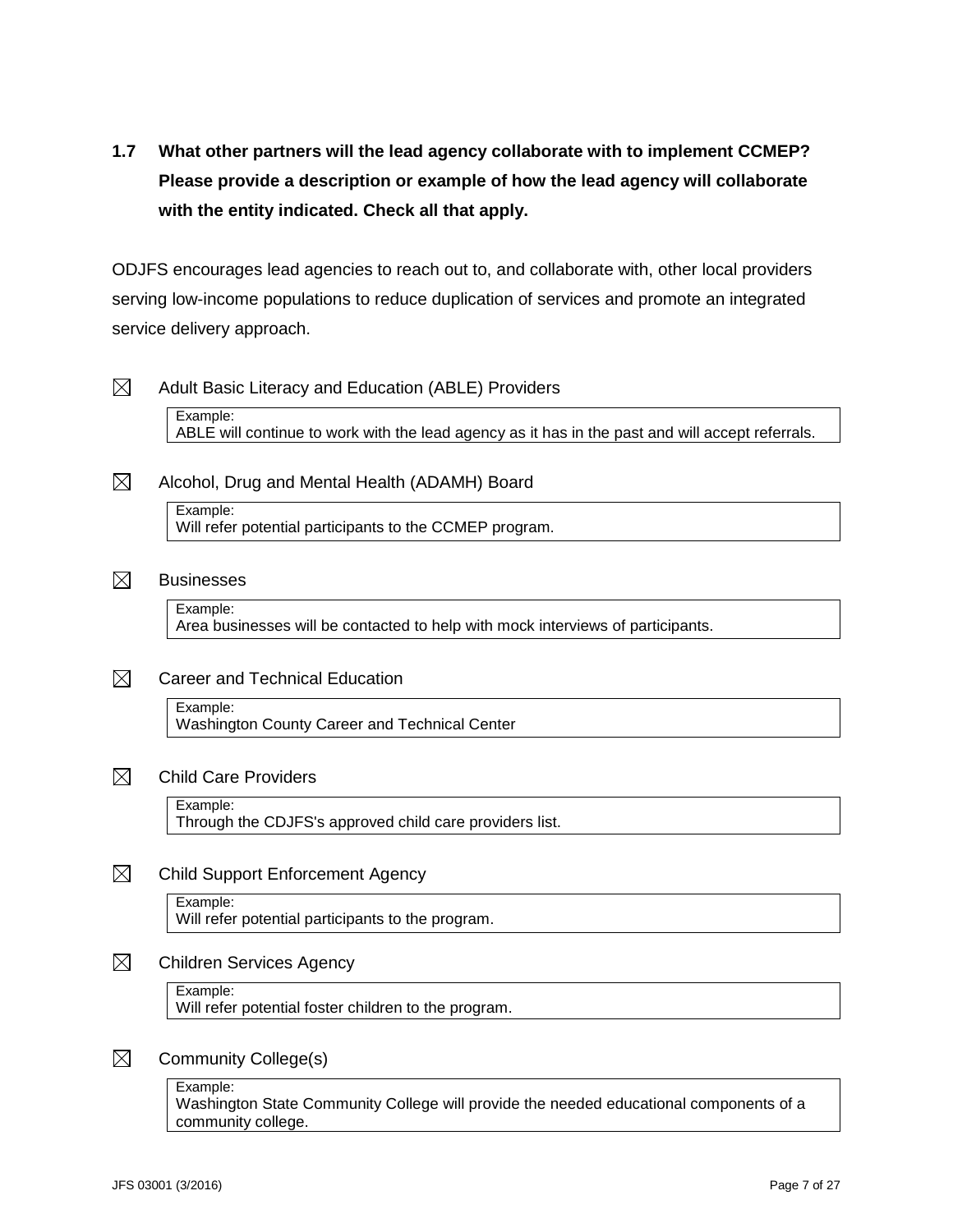#### $\boxtimes$ Community Action Agency

Example: With the lead agency will develop a mechanism for referrals of potential participants.

#### $\Box$ County Family Service Planning Committee

Example:

#### $\boxtimes$ Family and Children First Council

Example:

Will refer potential participants to the CCMEP program.

#### $\boxtimes$ Juvenile Court System

Example:

Probation staff will refer potential participants to the CCMEP program.

#### $\boxtimes$ Local Healthier Buckeye Council

Example: Under the FCFC.

#### $\boxtimes$ Vocational Rehabilitation (Opportunities for Ohioans with Disabilities (OOD))

Example:

Part of the OMJ Center and will be encouraged to refer potential participants.

#### $\boxtimes$ **Other**

Example: RSVP (Senior Program) will be acting as mentors and tutors to CCMEP youth.Option for Military Service.

# **1.8 Is your county part of a shared services effort (such as Collabor8) for the administration and delivery of CCMEP services (i.e., eligibility determination)?**

 $\boxtimes$  Yes

 $\Box$  No

If yes, indicate which counties are involved.

List Counties:

Belmont, Portage, Harrison, Tuscararwas, Ashland, Jefferson, Richland

If yes, describe the program components and processes that are shared across county lines.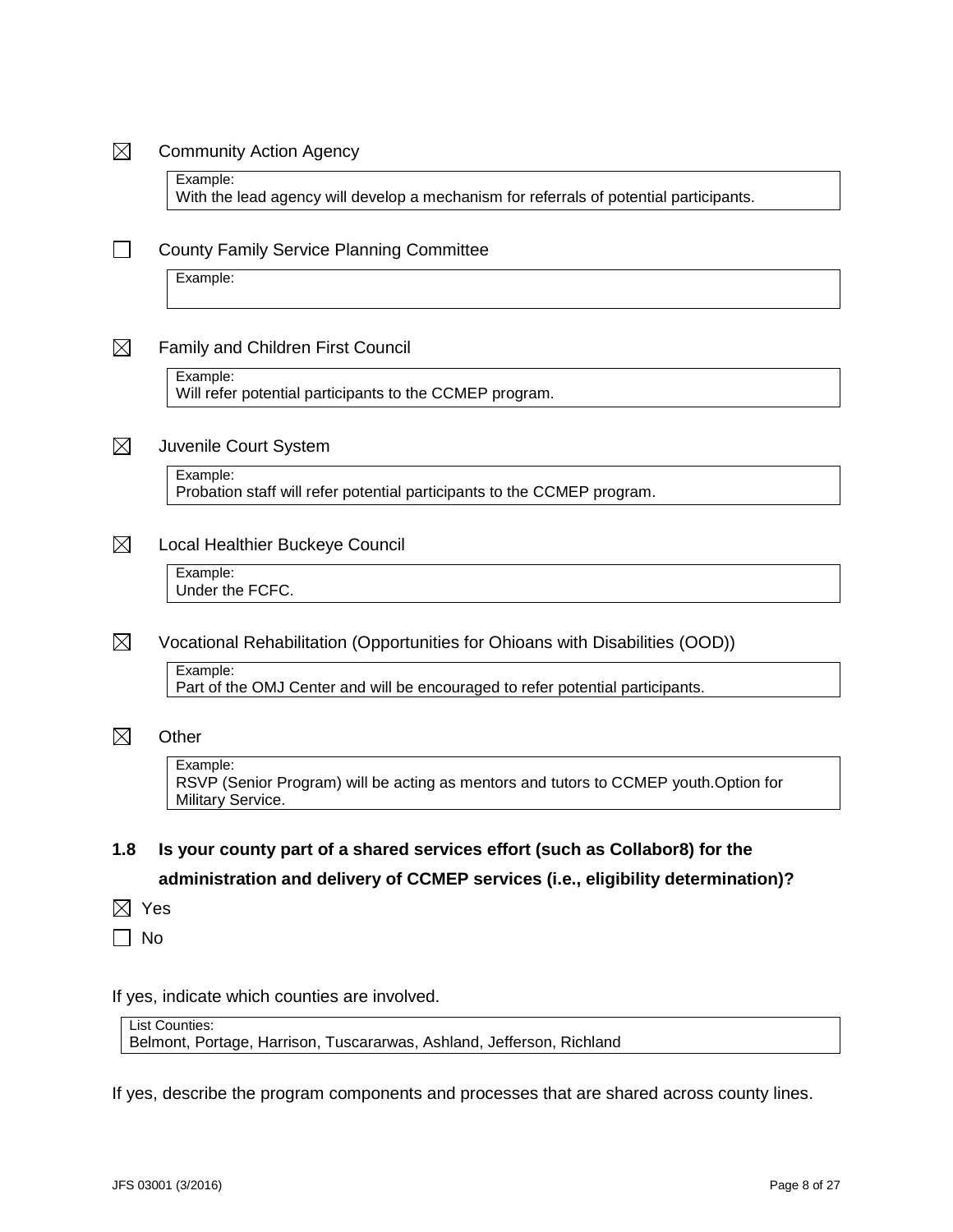#### Describe: Currently Medicaid new applications and renewals.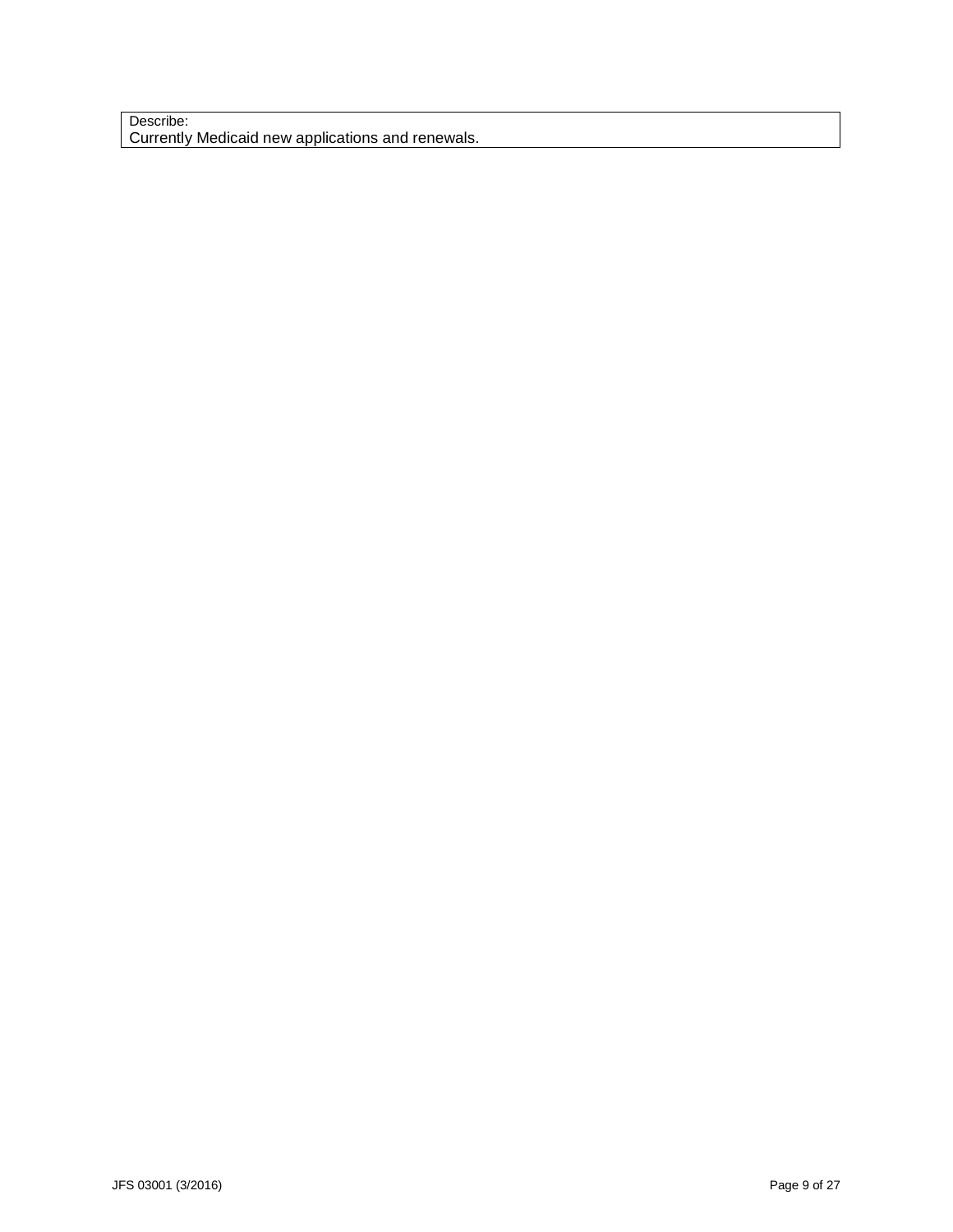### <span id="page-9-0"></span>**2. Population Served**

Beginning July 1, 2016, lead agencies will serve youth and young adults ages 16 to 24 in the CCMEP program in accordance with the following:

- Individuals **required** to participate: 1) work-eligible participants in the Ohio Works First (OWF) program; and 2) low-income individuals who are adults, in-school youth or out-ofschool youth with barriers to employment who are enrolled in workforce activities funded by WIOA.
- Individuals who may **volunteer** to participate: 1) OWF participants determined not to be work eligible; and 2) individuals receiving benefits and services through the Prevention, Retention and Contingency (PRC) program.

# **2.1 How many CCMEP required participants does the lead agency expect to serve beginning July 1, 2016?**

Please provide an estimate of the number of required individuals the lead agency expects to serve in CCMEP. Estimated number of required participants: 100

# **2.2 How many CCMEP volunteer participants does the lead agency expect to serve beginning July 1, 2016?**

Please provide an estimate of the number of volunteers the lead agency expects to serve in CCMEP. Estimated number of volunteer participants: 100

### **2.3 What priority group(s) will the lead agency target for CCMEP? Check all that apply.**

Lead agencies are encouraged to give priority of service to individuals who meet the CCMEP eligibility criteria and are transition-age foster youth, homeless, veterans or school dropouts. Please indicate the priority groups the lead agency expects to serve:

- $\boxtimes$  Transition-age foster youth
- $\boxtimes$  Homeless youth
- $\boxtimes$  Veterans
- $\boxtimes$  School dropouts
- $\boxtimes$  Basic-skills-deficient youth
- $\Box$  English language learners
- $\boxtimes$  Ex-offenders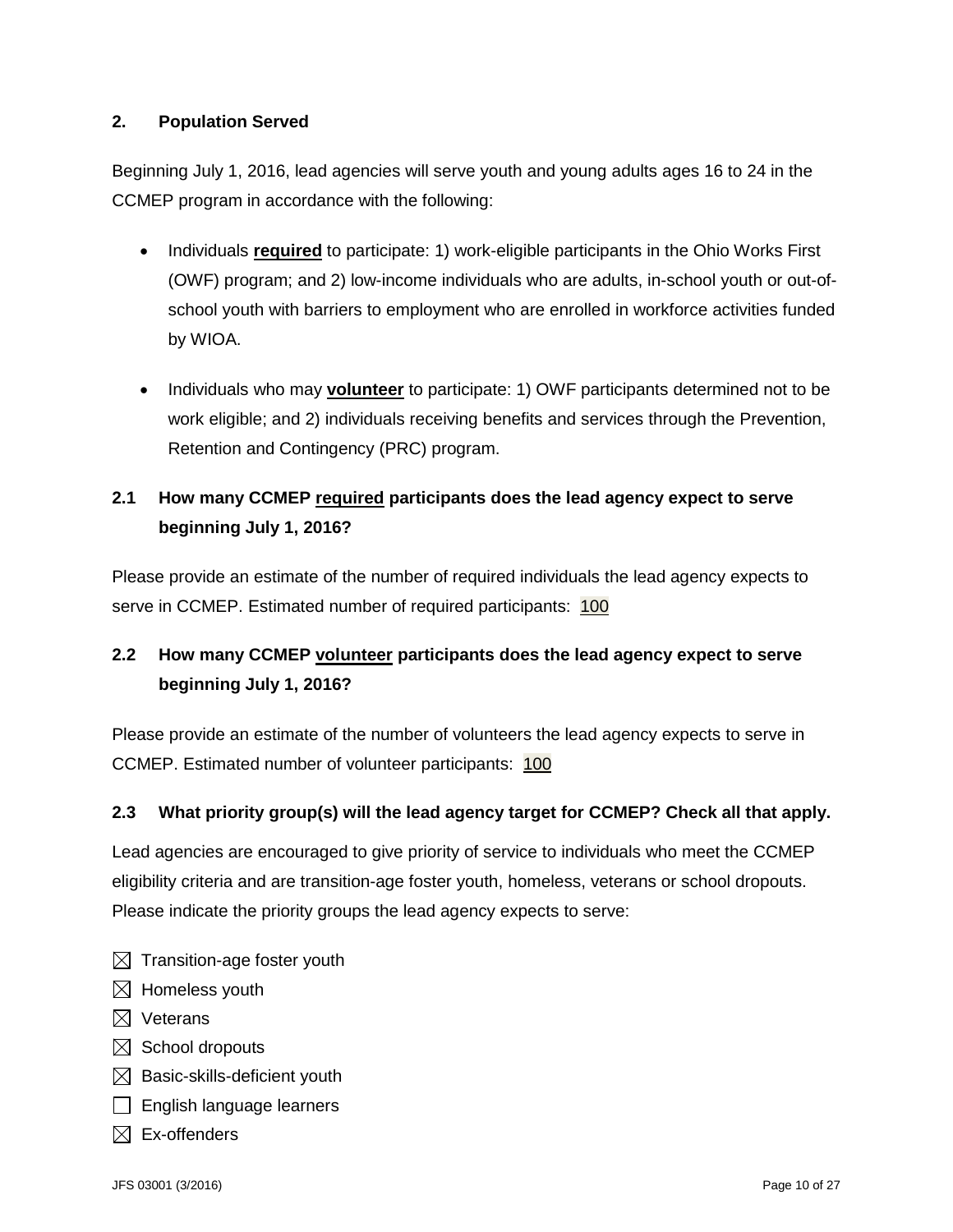- $\boxtimes$  Pregnant or parenting youth
- $\boxtimes$  Individuals with disabilities
- $\boxtimes$  Individuals requiring additional assistance to enter or complete an educational program, or to secure or hold employment

Other: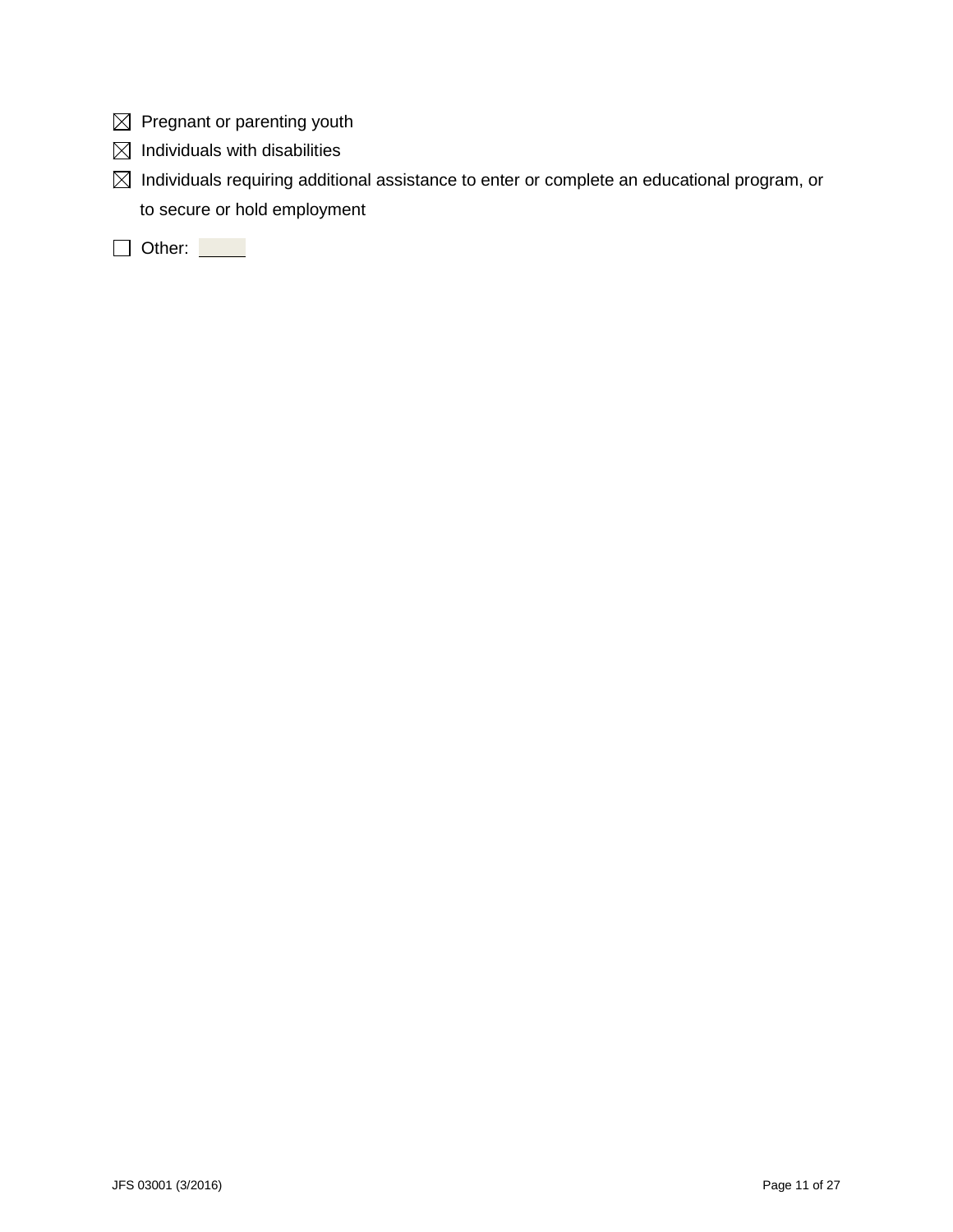### <span id="page-11-0"></span>**3. Co-Location of Services**

CCMEP requires a full array of services to meet the needs of participants as they work toward their employment, education and/or training goals. This includes access to supportive services such as child care and transportation in order to address barriers to employment. Co-location of services supports improved coordination and integration of TANF and WIOA services. By offering a common entry point, co-location makes it easier for individuals to access services without the confusion and burden of having to visit multiple addresses. In addition, when staff in different programs work in close proximity, they can more easily share knowledge and offer streamlined service delivery.

# **3.1 How does the lead agency ensure co-location of employment and training and other supportive services for individuals participating in CCMEP?**

At a minimum, co-location must include coordination between the CCMEP and OhioMeansJobs (OMJ) center that serves the lead agency in order to increase youth access and connections to CCMEP services. Access and connections may include any of the following:

- Coordination and provision of youth activities
- Linkages to the job market and employers
- Access to CCMEP for eligible youth
- Services for non-eligible youth
- Locating CCMEP staff at the OMJ center

Describe:

The OMJ Center is located at Community Action, approximately 1.5 miles from the lead agency CDJFS. Meetings have already occurred between CA and the lead agency. Meetings will continue to be scheduled as needed. There will be monthly staffings with the case manager and supervisor and identified other potential resources for those hard to serve cases or those with multiple barriers.Communication continues to be the key with information flowing both ways and from our agency to the participant and our agency to the OMJ Center staff.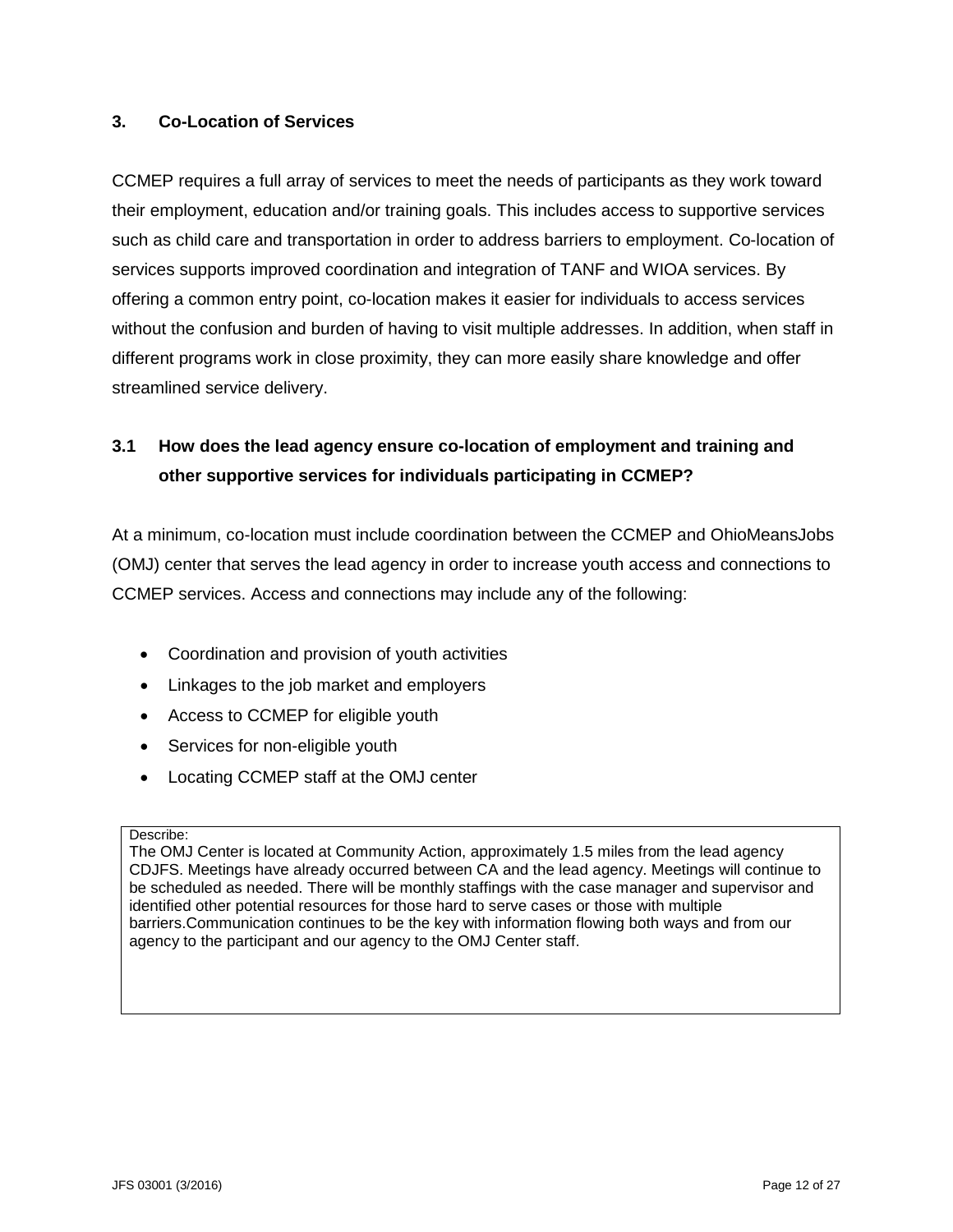### <span id="page-12-0"></span>**4. Referral and Eligibility**

Some youth, particularly those who have dropped out of school, may not perceive the value of workforce programs due to a lack of information about programs and supportive services offered, lack of immediate and tangible rewards, and skepticism that participation will lead to long-term personal benefits. Successful outreach and recruitment must draw on a range of strategies designed to appeal to potential participants' needs and interests.

## **4.1 What outreach activities will be conducted to identify youth potentially eligible for the CCMEP? Check all that apply.**

- $\boxtimes$  Brochures, posters
- $\boxtimes$  Social media (e.g., Facebook, Twitter)
- $\boxtimes$  Promotion through partners (e.g., schools, community centers, etc.)
- $\boxtimes$  Other: WCDJFS.gov web site

# **4.2 How will the lead agency work with the other local participating agency to refer eligible WIOA and TANF participants to CCMEP?**

Lead agencies are required to establish a process for referring individuals to CCMEP within 7 days of determining that an individual meets program eligibility requirements.

Describe:

CA will refer potential CCMEP to CDJFS via email or telephone. Internally the applicant will have the eligibility for TANF determined by an IM case worker who upon determination will immediately refer the applicant to the CCMEP worker. For WIOA Youth the applicant will be referred directly to the CCMEP worker for eligibility determination. Training for IM case workers will occur betweem 7/1/16 and 7/31/16.

### **4.3 Describe the standard processes that will be used to determine and maintain an individuals' eligibility to participate in CCMEP.**

This should include the semi-annual process for ensuring that participants enrolled in TANF, and not receiving OWF, meet the eligibility criteria that they have gross household incomes of less than 200 percent of the federal poverty guidelines.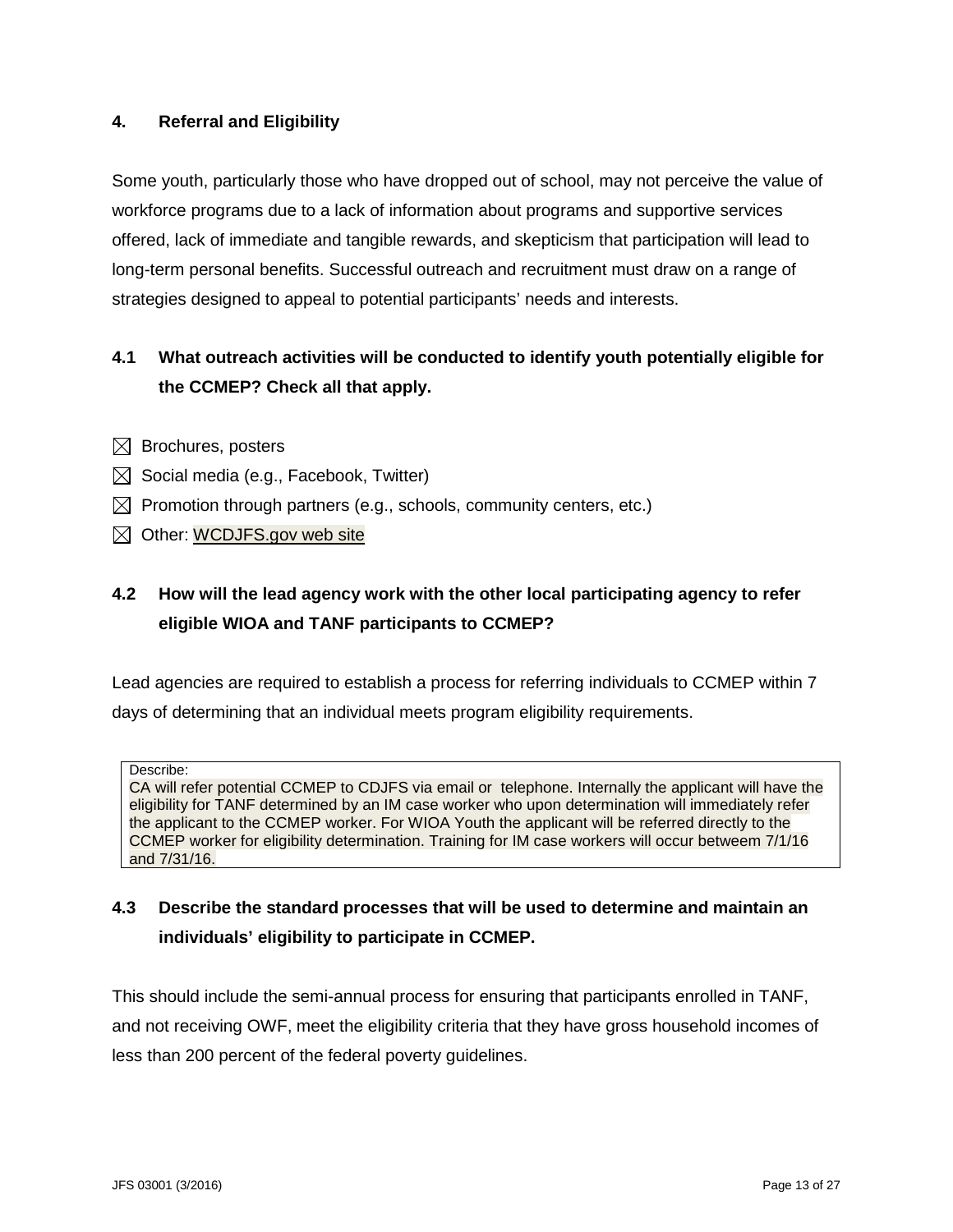Describe: Redetermination of cases will occur every six months from the date of approval or more often if deemed necessary.

**4.4 Does the lead agency have an agreement with another entity to determine eligibility for the WIOA youth program?**

 $\Box$  Yes

 $\boxtimes$  No

If yes, describe the process the entity will follow to ensure timely determination of eligibility and timely referral to CCMEP.

Describe:

- **4.5 Describe the lead agency's communication plan or processes for working with the other local participating agency to ensure the following:**
- A. Verification of participation in CCMEP activities for OWF work-eligible participants, including when a mandatory OWF work-eligible participant fails to comply with the terms of an individual opportunity plan (within 10 days of the failure).

| Describe: |  |  |  |
|-----------|--|--|--|
| N/A       |  |  |  |
|           |  |  |  |

B. Tracking the number of months a program participant has participated in OWF that were subject to the time limit described in Ohio Administrative Code rule 5101:1-23-01.

Describe:

N/A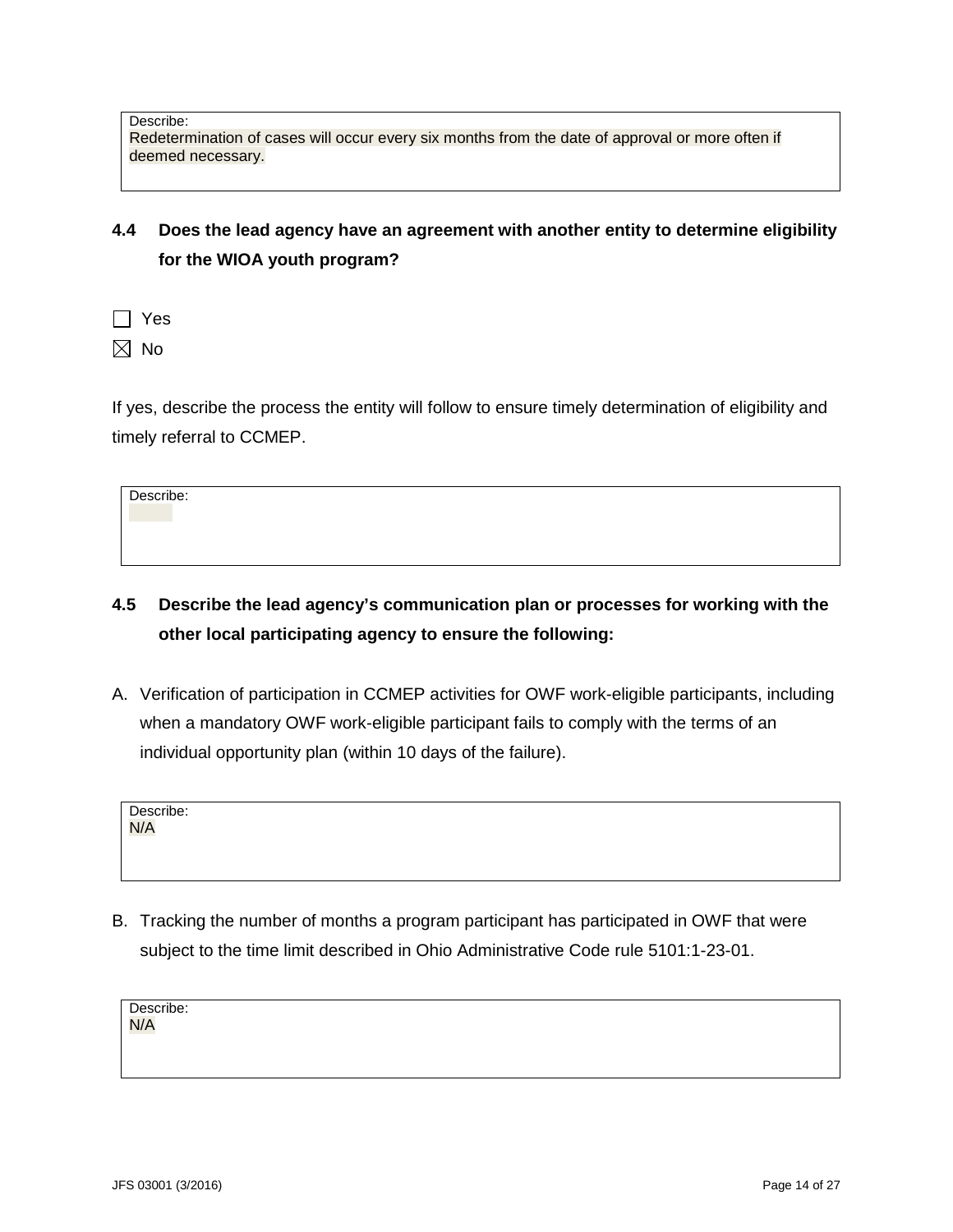C. Communicating when a program participant is determined to be a victim of domestic violence.

| Information regarding work activities assigned in accordance with Ohio Administrative |
|---------------------------------------------------------------------------------------|
| Code rule 5101:14-1-05.                                                               |

| Describe: |  |  |
|-----------|--|--|
| N/A       |  |  |
|           |  |  |

E. Communicating other factors impacting continued CCMEP or OWF eligibility.

| Describe:<br><mark>N/A</mark> |  |  |  |
|-------------------------------|--|--|--|
|                               |  |  |  |

F. The process for ensuring that information about an OWF or Supplemental Nutrition Assistance Program recipient is shared with the CDJFS and will be acted upon in accordance with Ohio Administrative Code rules 5101:1 and/or 5101:4.

| Describe:<br>N/A |  |  |  |
|------------------|--|--|--|
|                  |  |  |  |
|                  |  |  |  |
|                  |  |  |  |

G. The process for notifying another area's lead agency when a program participant moves out of the county in which the participant had been receiving CCMEP services, and the process for developing a new service strategy within 10 days of being notified that a program participant has moved into the county the lead agency serves.

Describe:

Describe: N/A

The other county will be contacted either electronically of by telephone to notify them of the transfer. On transfer in cases, the case will be reviewed, then a face to face interview with the participant will be scheduled within 10 days of the receipt of the case.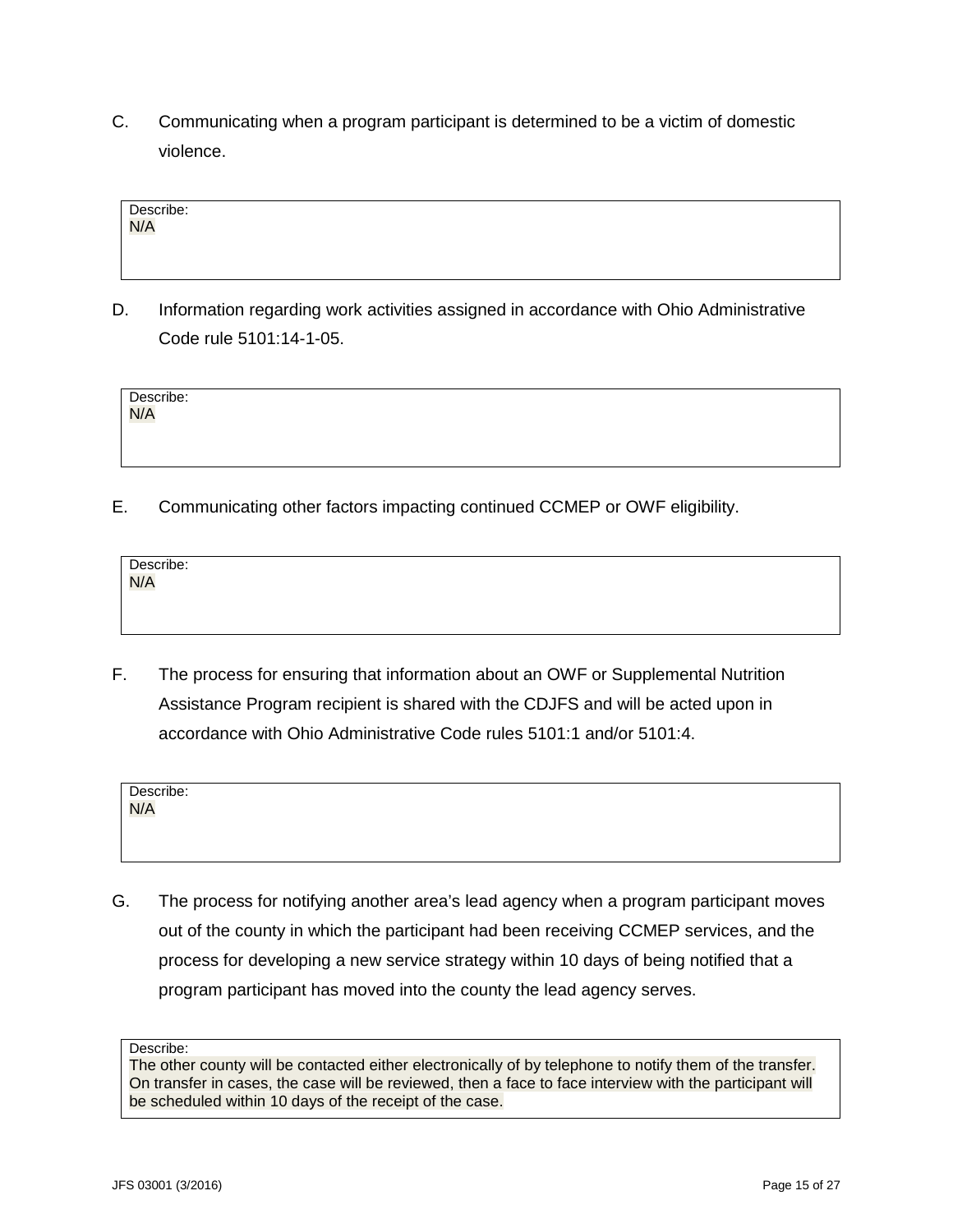# **4.6 Describe the process for determining if an individual is eligible to receive funding through WIOA and/or TANF.**

In order to maximize funding opportunities, each voluntary or mandatory program participant must complete a JFS 03002, "WIOA Youth Program Eligibility Application" (3/2016) in order to determine if the individual is eligible to receive funding through TANF and/or WIOA. This will streamline eligibility and give participants increased access to other supportive services that can be paid for with either funding stream.

Describe:

After the appropriate forms are completed, each case will be evaluated based on eligibility to see which funding stream is appropriate. Face to face interviews will be conducted with the participant and parent/guardian if under 18. If the individual is not eligible for TANF then WIOA funds will be used if the participant meet those eligibility guidelines.

- **4.7 The lead agency must provide an assurance that it will comply with all requirements of the Americans with Disabilities Act (ADA) including the amendments to Title II and the Rehabilitation Act of 2008, including section 504 and that participants will have the right to request reasonable modification in CCMEP activities.**
- $\boxtimes$  Yes, the lead agency certifies compliance with ADA. Provide a description of how participants may request reasonable modification pursuant to ADA.

Describe:

The participant need only inform the CCMEP worker of the need for reasonable modification and the worker will ensure the participant receives reasonable modification.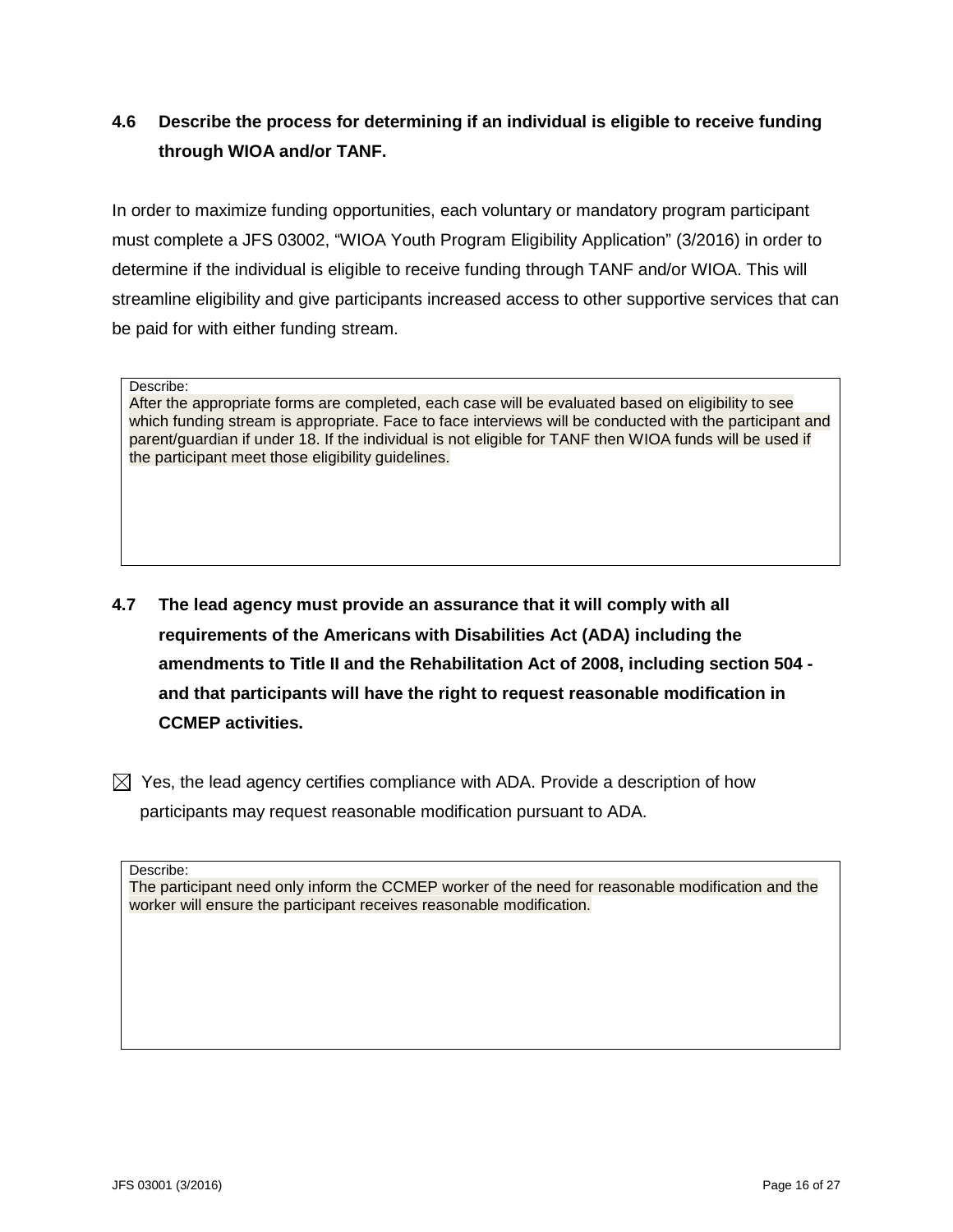### <span id="page-16-0"></span>**5. Comprehensive Assessment and Individual Opportunity Plan**

One of the goals of CCMEP is to standardize forms and processes used for the TANF and WIOA programs across counties in order to create a common client experience. These components include a comprehensive assessment tool (JFS 03003) and an individual opportunity plan (JFS 03004).

# **5.1 Describe the lead agency's process for conducting the CCMEP Comprehensive Assessment using the form JFS 03003.**

ODJFS expects that a qualified, trained caseworker will interview each CCMEP client using the comprehensive assessment tool. It is recommended that lead agencies ensure their assessment process includes an explanation of why the assessment is being conducted and that adequate time is allowed for the assessment to be completed.

Describe:

CCMEP worker will complete the Comprehensive Assessment during a face to face interview either in the office or if more appropriate the home or other neutral site. Explanation of the form plus the process will be discussed with each participant.

- **5.2 What tool(s) will the lead agency use as the basic skills assessment for CCMEP participants? The basic skills assessment must be validated and determined appropriate for identifying basic skill deficiencies.**
- $\Box$  Basic English Skills Test (BEST)
- □ Comprehensive Adult Student Assessment Systems (CASAS)
- General Assessment of Instructional Needs (GAIN)
- □ Massachusetts Adult Proficiency Test (MAPT)
- $\boxtimes$  Test of Adult Basic Education (TABE®)

# **5.3 Describe the lead agency's process for ensuring case managers collaboratively develop individual opportunity plans with participants using the form JFS 03004.**

ODJFS expects case managers to work in collaboration with their clients to develop meaningful individual opportunity plans oriented toward the CCMEP performance goals of employment, job retention, earnings growth and credential attainment.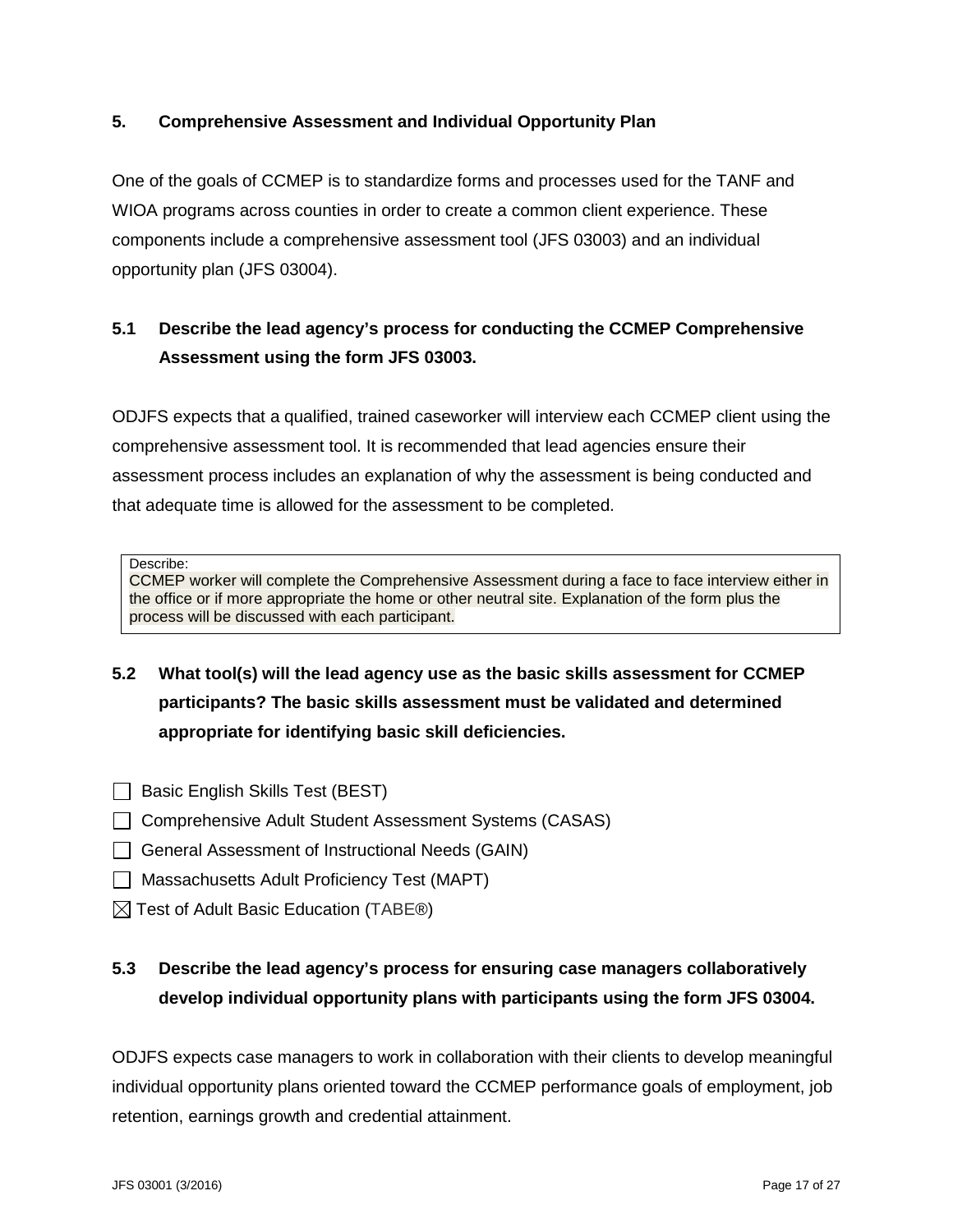Describe:

Using the skills assessment plus the comprehensive assessment and the interview process taking into account the individual's interests and goals will ensure indiviualized plans. Developing short and long terms goals are essential to track the progress toward employment and educational goal attainment.

### **5.4 How often will the lead agency review individual opportunity plans?**

ODJFS recommends that CCMEP case managers review the goals and activities outlined in the individual opportunity plans with their clients at least every 30 days. This is necessary in order to revise the plans as individuals make progress toward their goals or experience changes in life circumstances or events.

- $\boxtimes$  Every 30 days (recommended)
- $\Box$  Every 60 days
- $\Box$  Every 60-90 days
- $\Box$  Other:
- **5.5 Describe how the lead agency will ensure case managers engage with program participants at least once every 14 days if the participant is receiving intensive case management, or once every 30 days if the participant is not receiving intensive case management.**

#### Describe:

Two spreadsheets will be developed. One for intensive case management and the other for non intensive case management, with a column for date of last contact. Spreadsheet will be reviewed monthly by the case supervisor.

**5.6 Who is responsible for determining the maximum monthly hours of participation allowable under the Fair Labor Standards Act (05/00) for Ohio Works First recipients, and how will changes in benefit amounts be communicated between the agencies?**

Describe: The CCMEP worker with oversight by the CCMEP supervisor.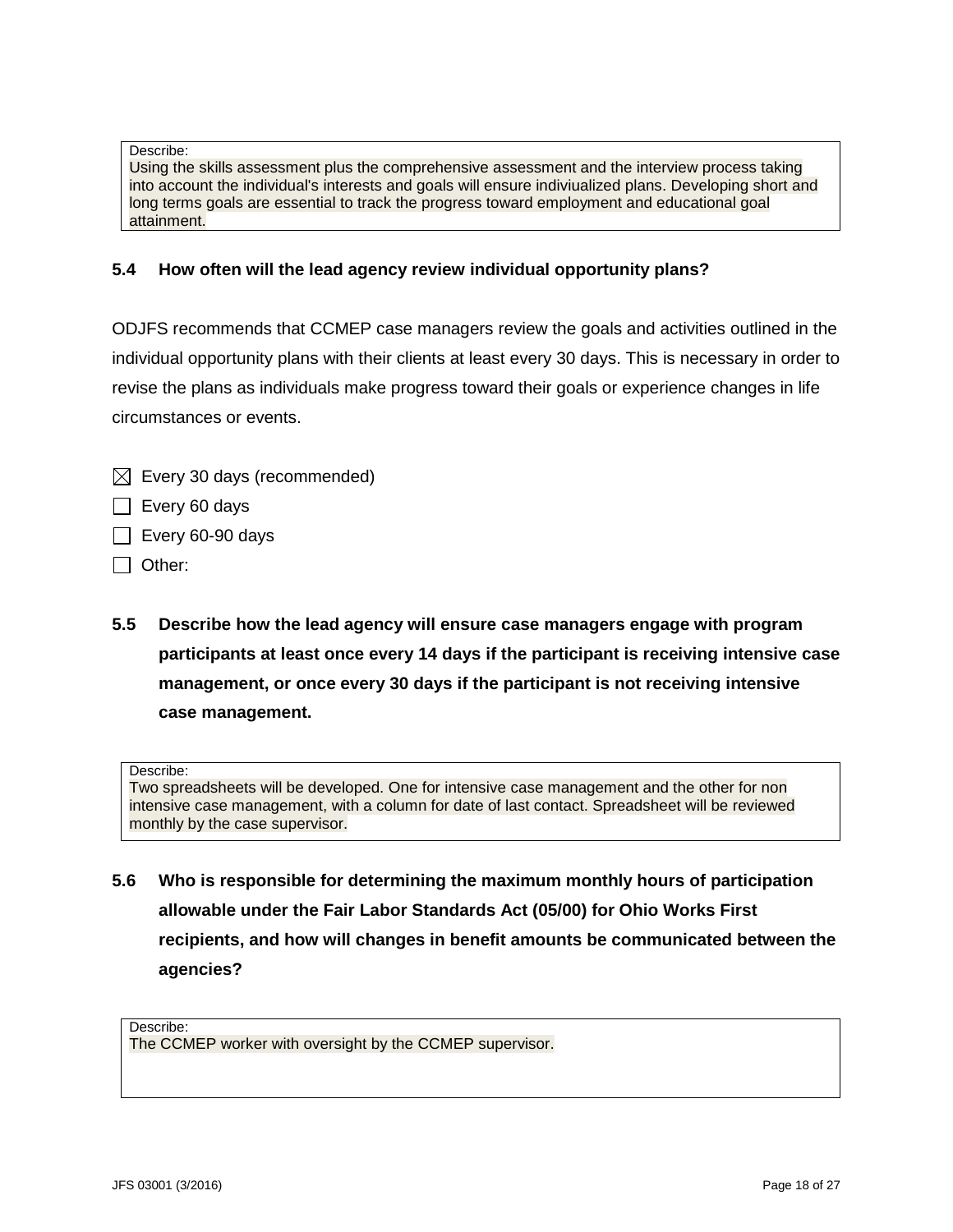### <span id="page-18-0"></span>**6. Program Services**

CCMEP requires a full array of easily accessible services to meet the needs of youth as they prepare for employment and/or further education and training. These customer-focused services should be based on the needs and circumstances of the individual while at the same time providing the in-demand job skills and knowledge expected by the local business community.

# **6.1 The lead agency must provide an assurance that it makes available the 14 specific core WIOA youth elements listed below. Provide a brief description of how the lead agency will ensure these elements are made available to CCMEP participants.**

- Tutoring, study skills training, instruction and dropout prevention
- Alternative secondary school services or dropout recovery services
- Paid and unpaid work experience (with an academic and occupational education component)
- Occupational skill training
- Education offered concurrently with workforce preparation activities
- Leadership development opportunities
- Supportive services
- Adult mentoring
- Follow-up services for not less than 12 months
- Comprehensive guidance and counseling
- Financial literacy education
- Entrepreneurial skills training
- Labor market and employment information
- Activities to prepare for and transition to post-secondary education and training

#### Describe:

Each of the elements are available within the county. List of services and who provides the services will be available for each case manager and participant.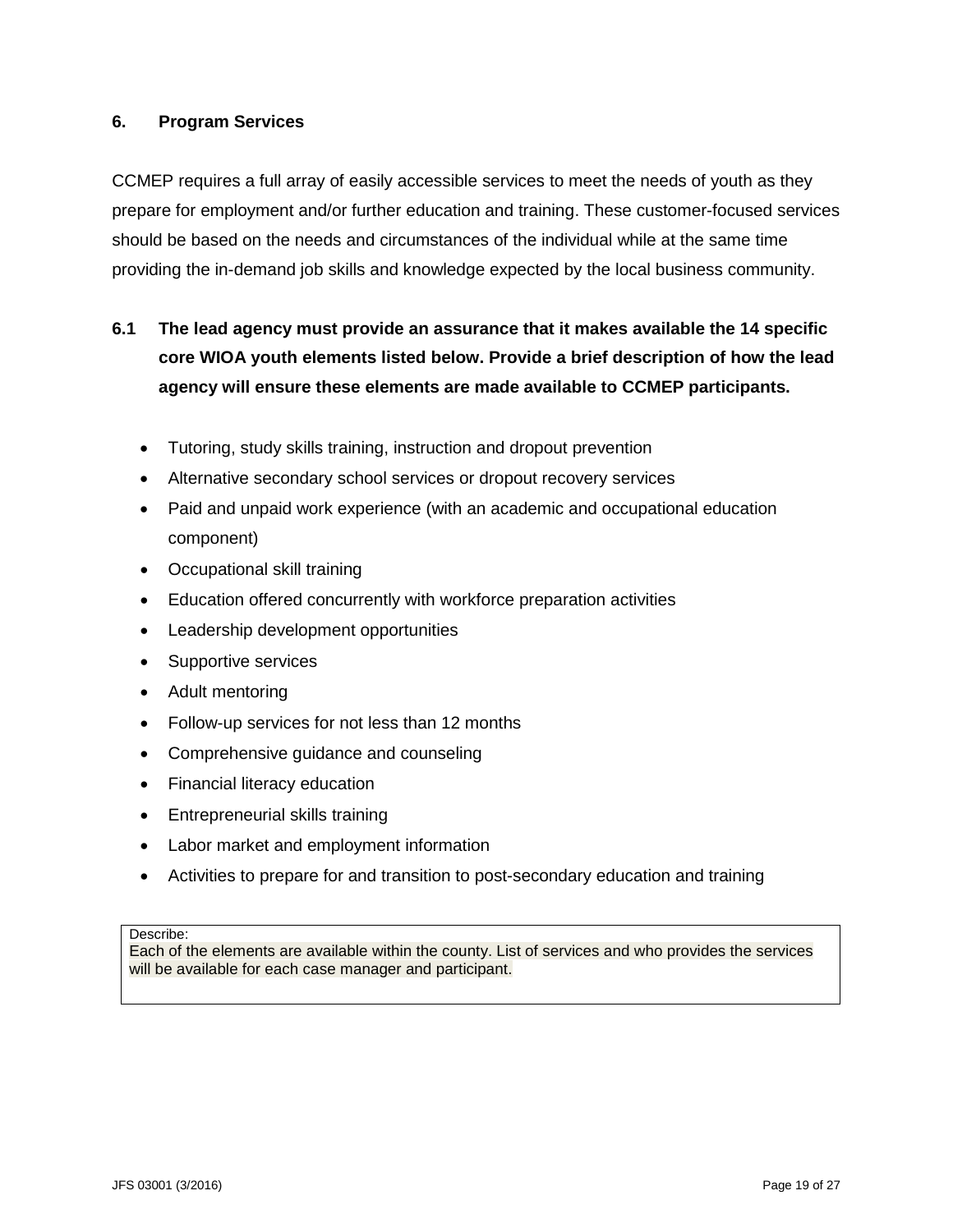- **6.2 The lead agency must provide an assurance that TANF or WIOA funds will not be used to pay a program participant directly for subsidized employment.**
- $\boxtimes$  Yes, the lead agency certifies that it will not use TANF or WIOA funds to pay a program participant directly for subsidized employment. Provide a description of how participants will be compensated for subsidized employment.

Describe:

The CCMEP worker will certify the hours of participation and will forward to the fiscal officer. Upon receipt of an invoice from the employer the CDJFS fiscal officer will prepare and certify the invoice and forward to the county auditor for processing and payment direct to the employer.

**6.3 Provide a description of the supportive and follow-up services that the lead agency plans to make available to program participants.**

Describe:

Services will be individual specific based upon the current Comprehensive and Skills assessment and will be included as part of the monthly review of the case.

**6.4 How will the lead agency ensure that supportive services provided to program participants not already receiving OWF do not meet the definition of TANF assistance?**

For individuals who are not OWF participants and are not employed, supportive services extending beyond four months becomes TANF assistance subject to OWF time limits and work participation requirements.

Describe:

Tracking will be part of the spreadsheet developed for each participant, with a column specific heading for the four month TANF services.

### **6.5 What criteria will the lead agency use to determine whether a client should be referred to intensive case management? Check all that apply.**

- $\boxtimes$  Parenting class as part of a case plan with a public children services agency
- $\boxtimes$  Alcohol or drug addiction treatment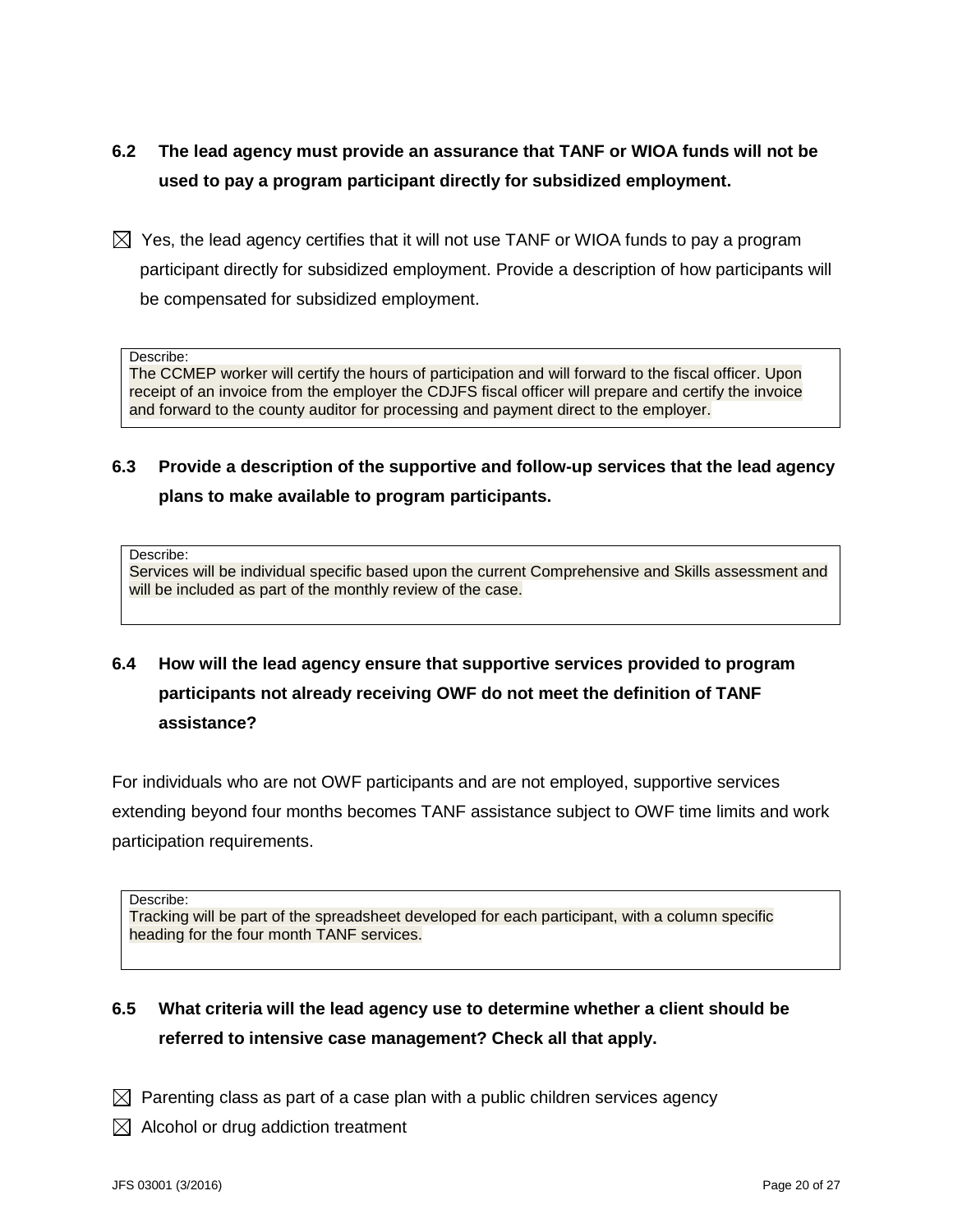- $\boxtimes$  Assistance in finding a home because the participant is homeless
- $\boxtimes$  Assistance in obtaining services related to domestic violence issues
- $\boxtimes$  Assistance in reentering the workforce due to ex-offender status
- $\boxtimes$  Supplemental Security Income (SSI) case management needed
- $\boxtimes$  Mental health counseling needed
- $\boxtimes$  Dropout prevention and recovery service
- $\boxtimes$  Basic skills deficiency
- $\boxtimes$  Transitioning from foster care
- $\Box$  Other:

Using the Assessment and interviewing the applicant plus any followup interviews with others within the home or outside the home with permission of the parents or guardians if under age, or permission of the adult applicant.

## **6.6 What services or additional supports does the lead agency expect to provide as part of intensive case management?**

Describe:

Each case will be individualized but may include; increased frequency of contact, intense mentoring, or more utilization of local resources.

# **6.7 Describe the timeframes and documentation requirements the lead agency will use to determine good cause.**

CCMEP participants must commit to participating in CCMEP for a minimum of 20 hours per week. Based on the participant's individual opportunity plan, the lead agency may consider including in these hours such things as time spent in work, training or education activities, job search, case management, homework and travel time. OWF work-eligible CCMEP participants must adhere to the minimum 20-hour requirement or the hour requirement set forth in Ohio Administrative Code rule 5101:1-3-01, whichever is higher. Good cause reasons for not meeting the 20-hour requirement may include illness, court-ordered appearances and lack of child care.

Describe:

Good cause will be determined by the case manager and supervisor on an as needed basis or as often as daily, if deemed necessary.

Describe: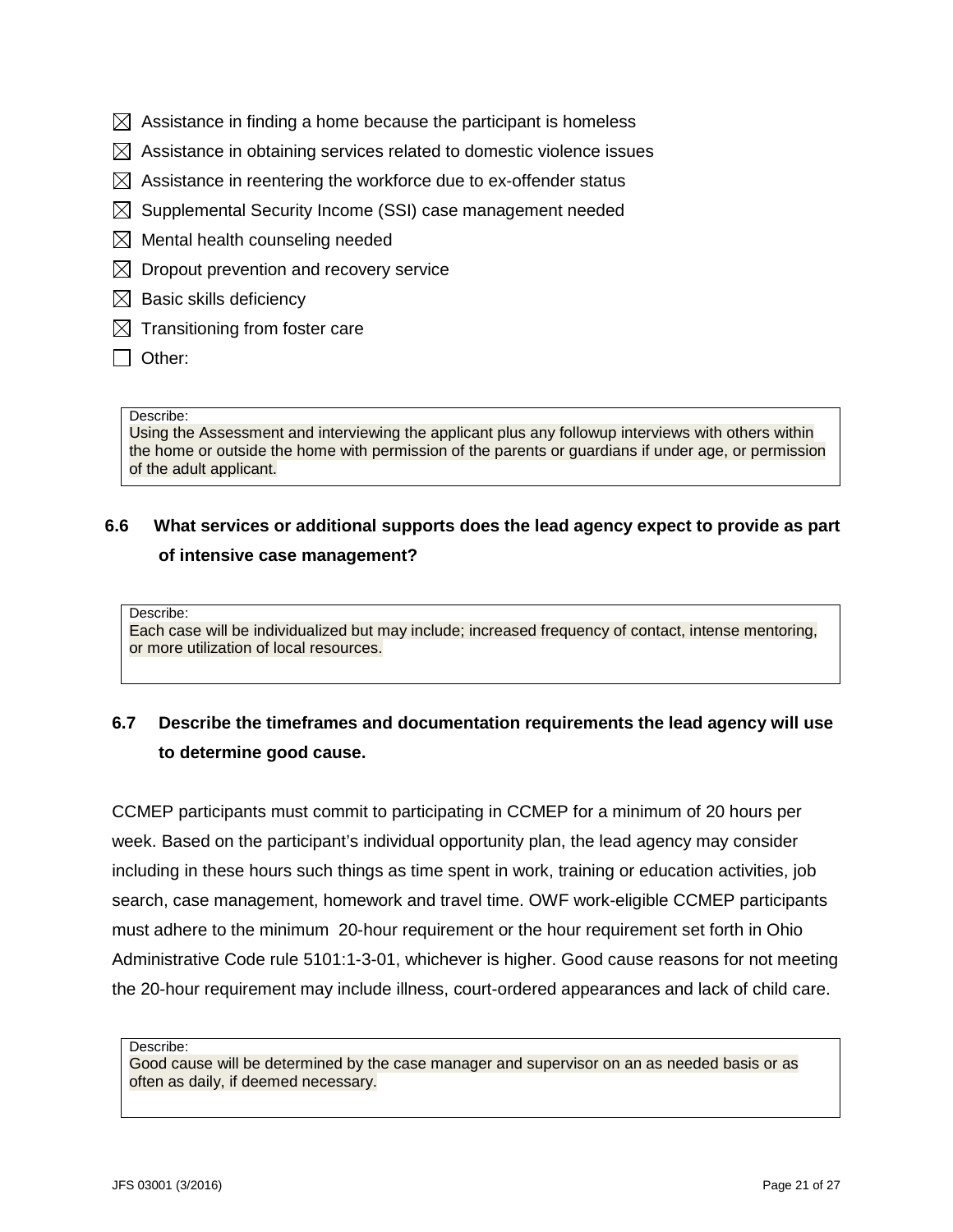# **6.8 What is the process for providing a program participant with written notice of scheduled appointments?**

Describe: The program participant will be notified via US Postal mail, with a copy of notification placed in the case record.

# **6.9 How will follow-up job retention and other services be provided for no less than 12 months to ensure a participant is successful in sustaining ongoing employment, or if not employed, education, training or other services?**

Describe:

Monthly or more often; call or meet with the participant, school, or employer, or anyone else deemed necessary to ensure continued participation. Will be tracked using a spreadsheet.

# **7.0 For out-of-school youth and other youth participants without a high school diploma, how will the lead agency ensure those individuals are made aware of the educational options available to them to obtain their high school degree or its equivalent (e.g., ABLE referral, Adult Diploma option)?**

With more than 1 million adult Ohioans not possessing a high school diploma or equivalent, Ohio has prioritized addressing this issue as critical to its economic health and growth. As stated in Ohio's Unified State Plan (submitted to the U.S. Department of Labor in December 2014), approximately 96 percent of the state's in-demand occupations require at least a high school diploma; most require additional postsecondary education and/or training. Attainment of a recognized postsecondary credential or a secondary school diploma or its recognized equivalent is one of the primary measures for CCMEP and an important priority for the program.

Describe:

During the interview process and through out all the assessments, the participant will be informed of educational opportunities and appropriate referrals made.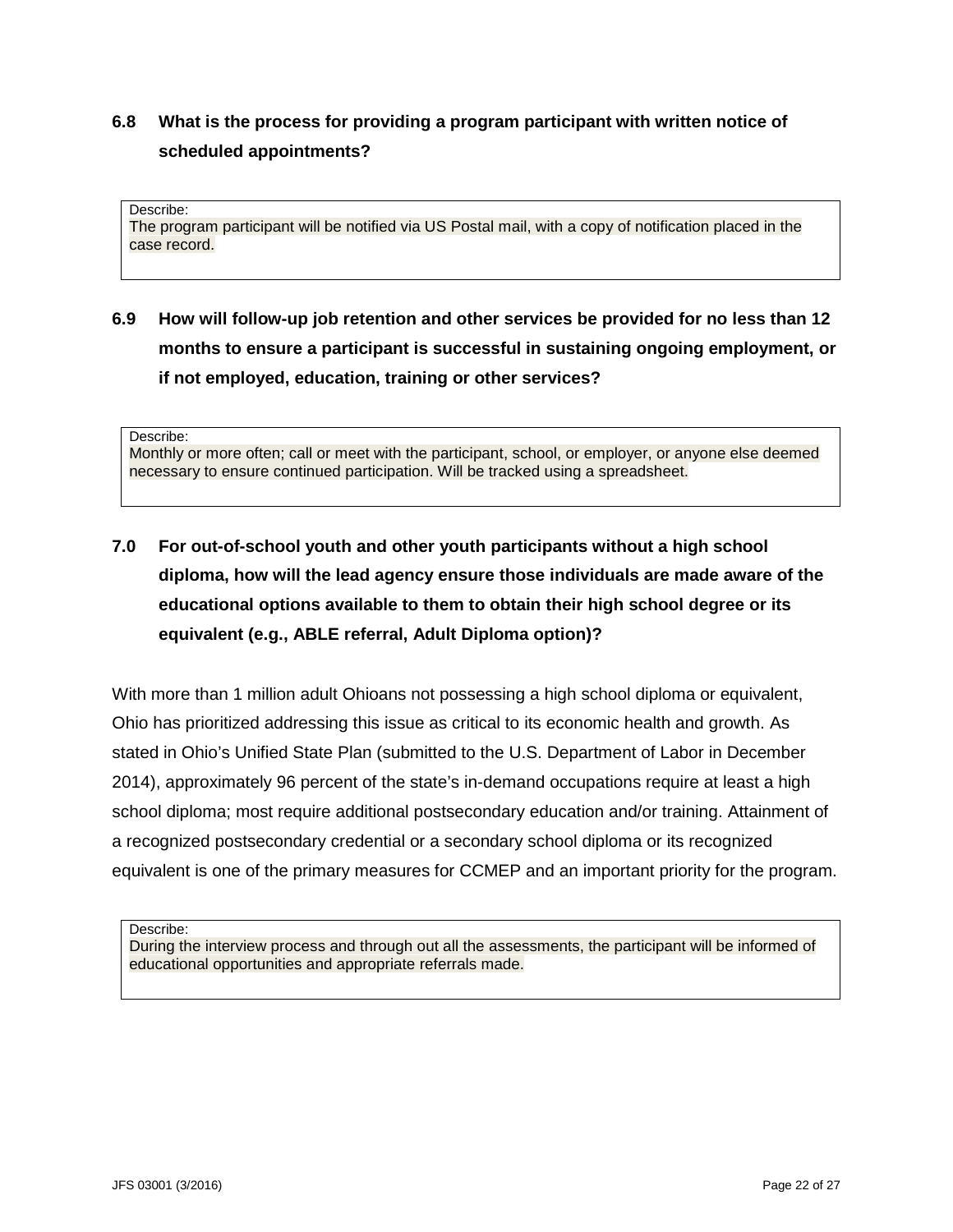### <span id="page-22-0"></span>**7. Case managers and Case Management**

Case managers are key to the success of CCMEP. Understanding clients' complex problems and helping them build a path forward is a human-resource-intensive activity. High-quality interactions between case managers and clients are critical to identifying barriers and helping individuals become work-ready. CCMEP case managers must have appropriate qualifications, skill sets and training, as well as manageable caseloads, to perform their jobs effectively.

# **7.1 What is the minimum qualification the lead agency will require of case managers working with CCMEP participants? Check one.**

- $\boxtimes$  High school degree
- $\Box$  Licensed social worker certification
- Associate's degree
- $\Box$  Bachelor's degree or higher
- $\Box$  Other:

#### Describe:

Plus experience working with this segment of the population or experience determining eligibility for programs.

# **7.2 What is the average expected caseload size for case managers working with CCMEP participants?**

In order to effectively and regularly engage with clients, case managers must have manageable caseloads. Caseload sizes may vary based on client needs and level of services required. ODJFS intends to engage stakeholders to develop a recommendation for a manageable average CCMEP caseload size.

- $\Box$  25 cases or less
- $\boxtimes$  Between 25 and 50 cases
- $\Box$  Between 50 and 100 cases
- $\Box$  100 cases or more
- $\Box$  Other: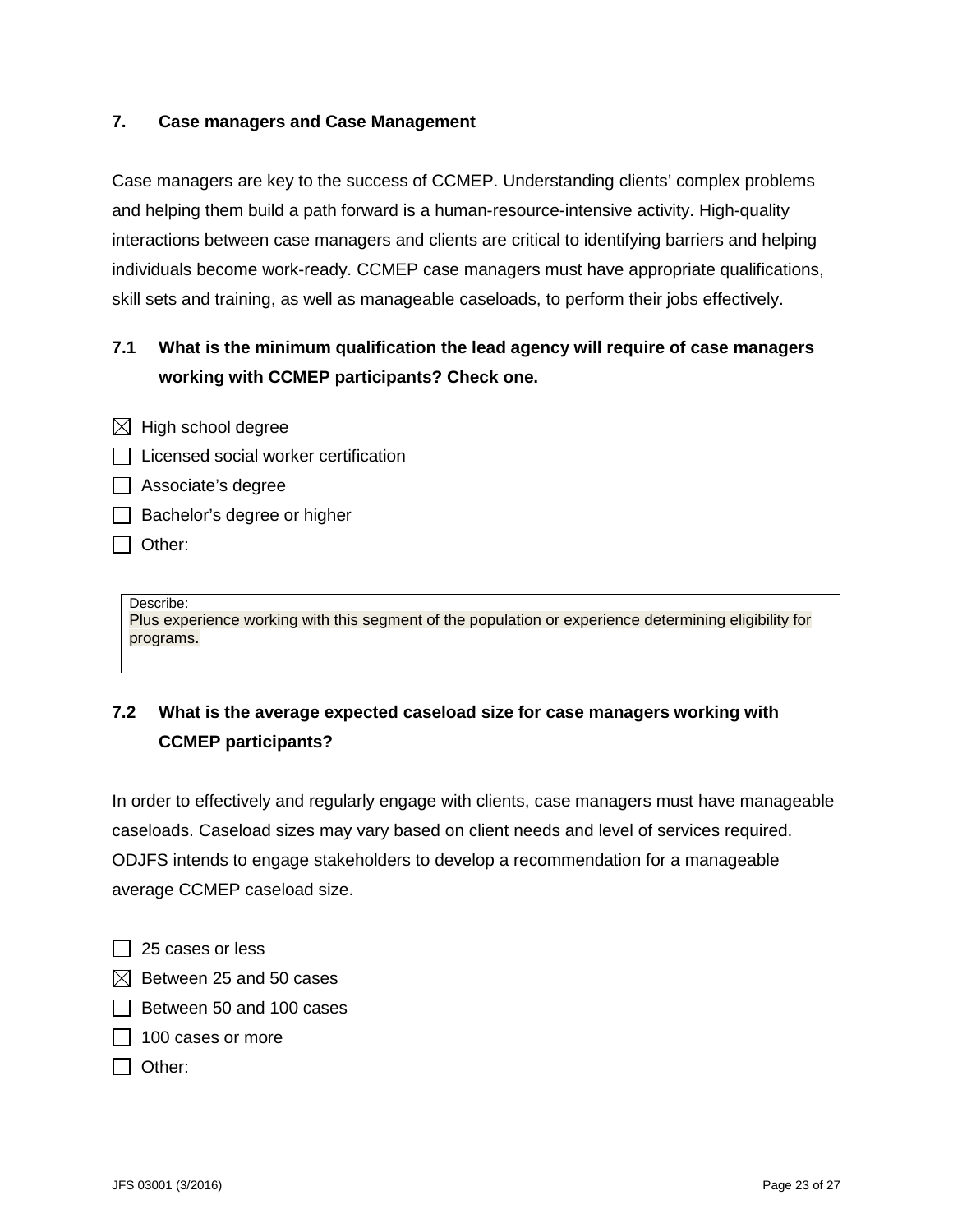# **7.3 What mechanism will the lead agency use to solicit and receive participant feedback about the CCMEP program?**

ODJFS recommends that lead agencies have a mechanism in place to solicit and collect feedback from CCMEP participants to better understand their experiences in the program and implement program improvements where needed.

Describe:

A survey form will be developed and given to the participant to complete and return. The survey will be able to be accessed via the internet or in person on paper.

# **7.4 What mechanism will the lead agency use to solicit and receive case manager's feedback about the CCMEP program?**

ODJFS recommends that lead agencies put processes in place to collect feedback from case managers on a regular basis to better understand how rules, procedures or other policies impact their ability to effectively work with clients as part of continuous program improvement.

Describe:

Interaction between the case manager and supervisor with oversight by the Director on a regular basis, but no later than every six months after the start of the program or more often if necessary.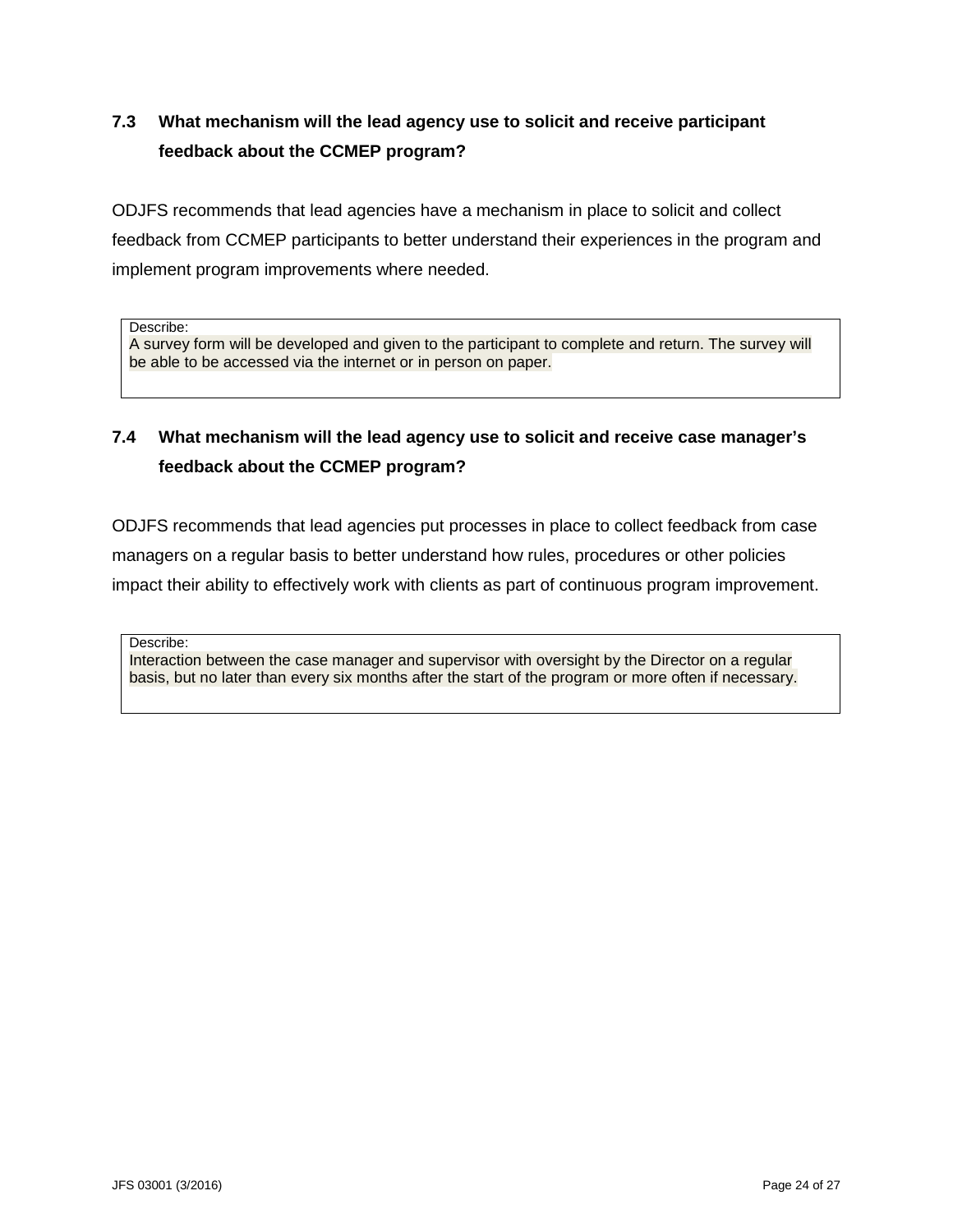#### <span id="page-24-0"></span>**8. Performance Measures**

A key feature of CCMEP is strengthened accountability through the establishment of a single lead agency responsible for meeting common performance goals for youth served through the program. CCMEP's effectiveness will be measured by improved employment and education outcomes, as opposed to process or participation measures focused on attendance in activities. By focusing on outcomes, CCMEP supports individualized, person-centered activities and supports. Primary measures for the program largely mirror those prescribed in WIOA for the youth program. These include job entry, youth placement, credential attainment, median earnings and job retention. Skills gain / educational progress is the only WIOA youth measure that is not a primary outcome for CCMEP. Instead, it will be used as an intermediate measure.

| <b>CCMEP Primary Measures</b>                        |                                                                                                                                                                                                                                                                                                                                                                                                                                                                                                                                                                             |  |  |  |  |
|------------------------------------------------------|-----------------------------------------------------------------------------------------------------------------------------------------------------------------------------------------------------------------------------------------------------------------------------------------------------------------------------------------------------------------------------------------------------------------------------------------------------------------------------------------------------------------------------------------------------------------------------|--|--|--|--|
| <b>Measure</b>                                       | <b>Description</b>                                                                                                                                                                                                                                                                                                                                                                                                                                                                                                                                                          |  |  |  |  |
| 1)<br>Job Entry<br>Q <sub>2</sub> and Q <sub>4</sub> | Percentage of program participants who are in unsubsidized<br>$\bullet$<br>employment during the second quarter after exit.<br>Percentage of program participants who are in unsubsidized<br>$\bullet$<br>employment during the fourth quarter after exit.                                                                                                                                                                                                                                                                                                                  |  |  |  |  |
| 2)<br>Youth<br>Placement<br>Q2 and Q4                | Percentage of program participants who are employed, in<br>$\bullet$<br>education or in occupational skills training during the second<br>quarter after exit.<br>Percentage of program participants who are employed, in<br>$\bullet$<br>education or in occupational skills training during the fourth quarter<br>after exit.                                                                                                                                                                                                                                              |  |  |  |  |
| Credential<br>3)<br>Attainment                       | Percentage of exiters who were in a postsecondary education or training<br>program and who obtained a recognized postsecondary credential during<br>the program or within one year after exit; plus the number of participants<br>who exited, who were in a secondary education program, and who<br>obtained a secondary school diploma or its equivalent during the program<br>or within one year after exit AND who also were employed or enrolled in an<br>education or training program leading to a recognized postsecondary<br>credential within one year after exit. |  |  |  |  |
| Median<br>4)<br>Earnings                             | For all program participants, the wage that is at the midpoint or median of<br>all the wages earned in the second quarter after exit.                                                                                                                                                                                                                                                                                                                                                                                                                                       |  |  |  |  |
| Job<br>5)<br>Retention                               | Percentage of program participants who were in unsubsidized employment<br>during the second quarter after exit whose employer also matched the<br>employer in the fourth quarter.                                                                                                                                                                                                                                                                                                                                                                                           |  |  |  |  |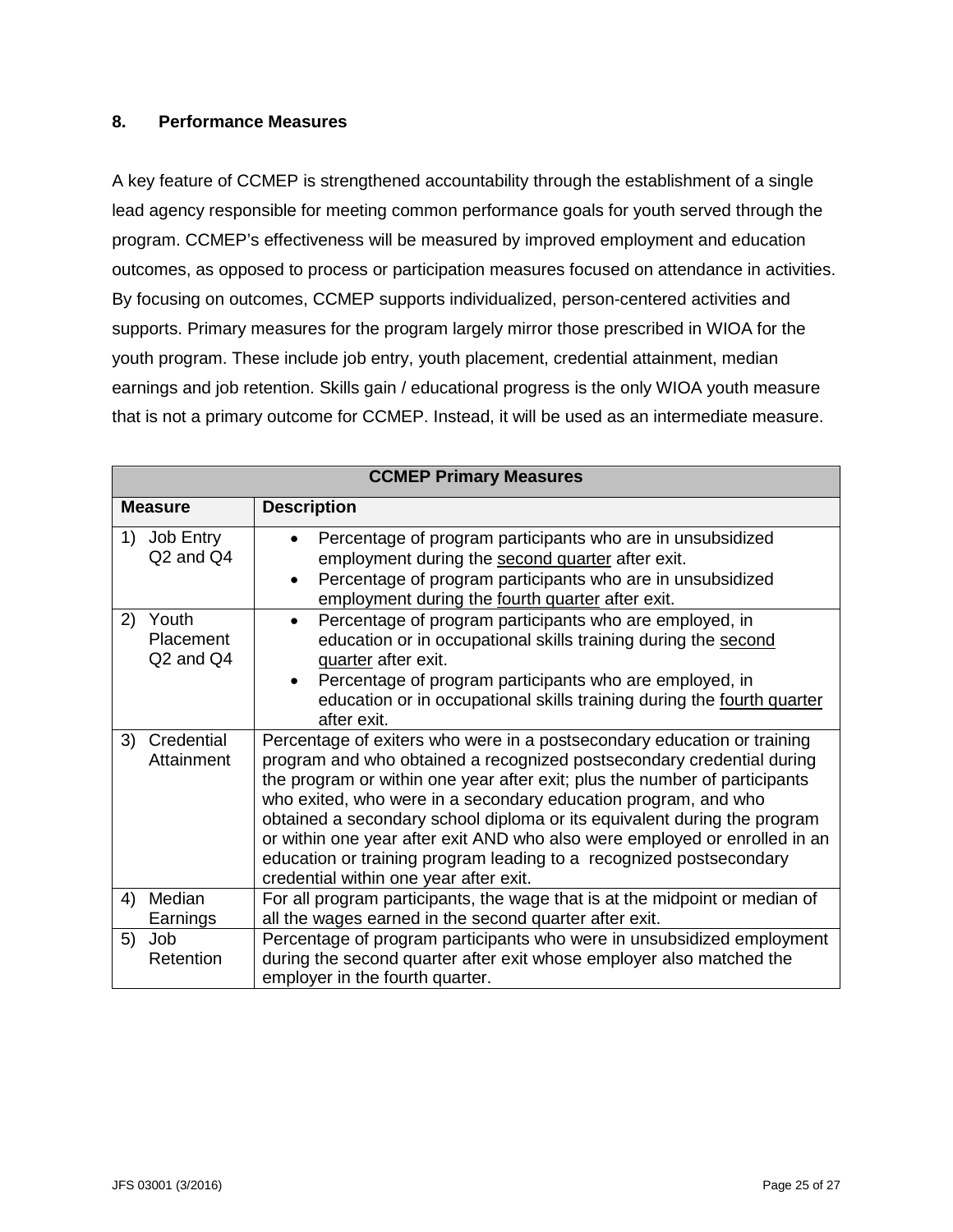# **8.1 How will the lead agency collect any supplemental data it wishes to be included in the performance measures?**

ODJFS intends to generate performance outcome data by matching case records with data from various sources. However, some employment or other countable post-exit participant accomplishments (e.g., degree attainment) may not be captured in the records available for an automated records match.

Describe:

Close contact with schools, employers, referral sources. IOP is reviewed a minimum of evey 30 days.

# **8.2 How will the lead agency verify and store in the case record any supplemental data it wishes to be included in the performance measures?**

Describe:

All appropriate items will be scanned into the record under a label created called CCMEP.

### **8.3 Lead agency's performance and data management contact:**

| <b>Contact Person</b><br><b>Candy Nelson</b> |                           |
|----------------------------------------------|---------------------------|
| <b>Phone Number</b>                          | <b>Email Address</b>      |
| $(740)$ 373-5513                             | Candy.Nelson@jfs.ohio.gov |

### **8.4 May we share this contact's information with other lead agencies?**

 $\boxtimes$  Yes

 $\Box$  No